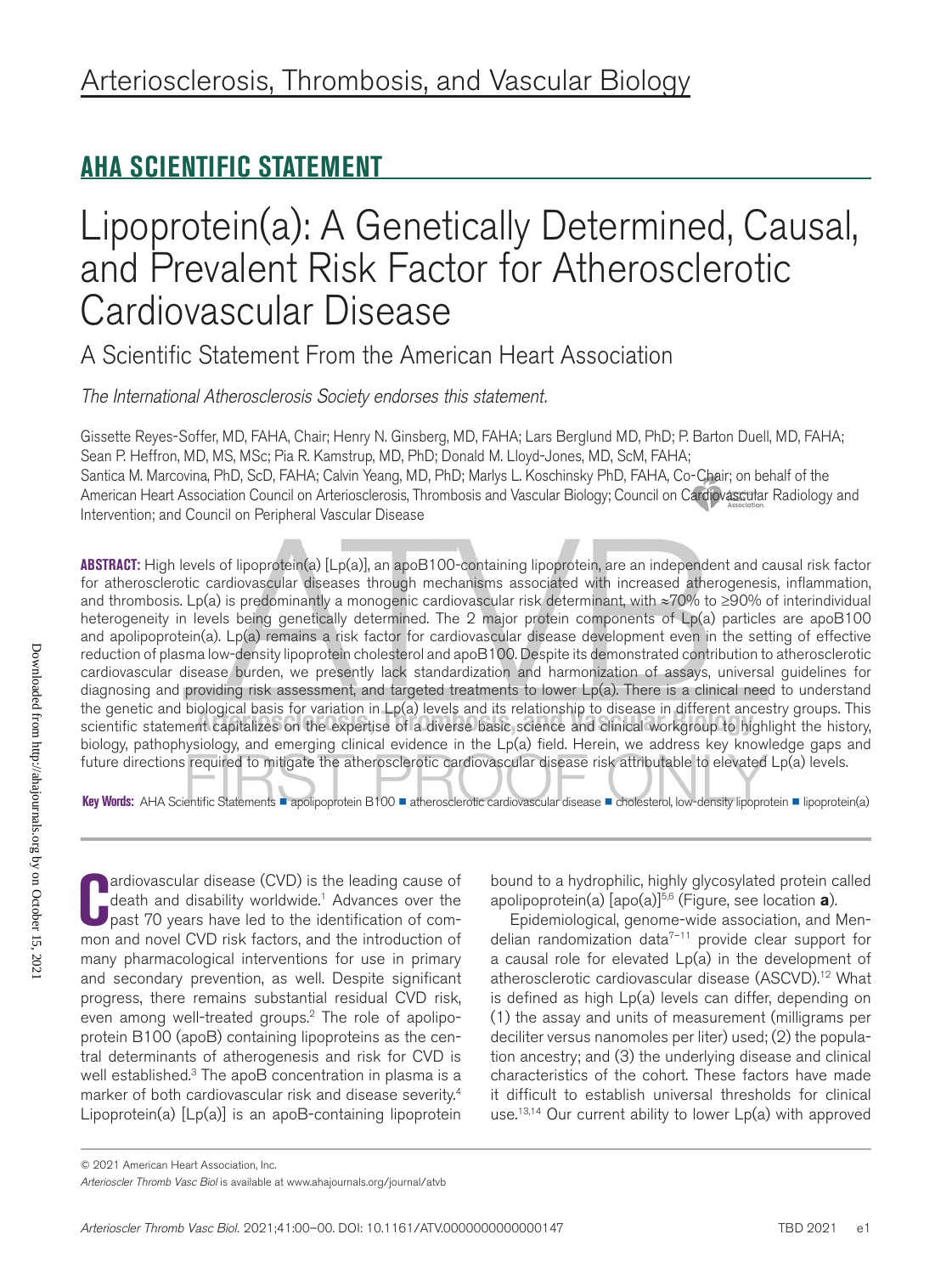

#### **Figure. Lp(a) structure, properties, regulation, and relation to disease.**

Lipoprotein(a) [Lp(a)] consists of a lipid-rich domain, primarily cholesteryl esters, and apolipoprotein(a) [apo(a)]. Apo(a) binds to apolipoprotein B100 (apoB) via a single disulfide bond (**a**) at a location close the low-density lipoprotein receptor binding site of apoB (**b**). Apo(a) contains repeated kringle (K) structures (KIV and KV), comparable with those in plasminogen. There are 10 different subtypes of apo(a) KIV, where type 2 is present in multiple copies, resulting in a highly variable molecular mass (300–800 kDa). Apo(a) is compositionally unique among apolipoproteins with a high carbohydrate content (≈28%). Proinflammatory and proatherogenic oxidized phospholipids bind to apo(a) KIV type 10 (**c**) and can also be found in the lipid phase. Apo(a) contains a protease domain (**d**) that lacks enzymatic activity. The Lp(a) concentration is heterogeneous and, to a major extent, controlled by genetics, inversely related to the copy number variation in the *LPA* gene. Other factors such as ethnicity and race and medical and environmental conditions also play roles in Lp(a) regulation. Lp(a) has been associated with increased risks of atherosclerosis, thrombosis, and aortic valve calcification.

apoB and low-density lipoprotein cholesterol (LDL-C)– lowering therapies<sup>15</sup> may not be optimal for reducing the cardiovascular risk associated with high Lp(a) levels.<sup>16</sup>

Novel therapies for Lp(a) lowering that target hepatic synthesis of apo(a) are in various phases of clinical trials (NCT04606602-SLN360*,* NCT04023552-TQJ230, and NCT04270760-AMG 890). In addition, outcome studies using lipoprotein apheresis to remove Lp(a) and other apoB-containing lipoproteins from plasma are ongoing (NCT02791802). The completion of these studies will provide critical insight into the cardiovascular benefits of lowering Lp(a) and provide further evidence supporting or refuting its role as a causal risk factor.

This consensus statement, written by a multidisciplinary group of experts, will highlight the established and emerging biology, pathophysiology, and clinical epidemiology of Lp(a). It will identify key gaps in our understanding of the role of Lp(a) in ASCVD. The overall goal is to provide a rationale for targeted research efforts that can provide clinical direction for risk reduction, encourage appropriate screening strategies, and highlight the need for further studies of Lp(a) biology.

### HISTORICAL PERSPECTIVE

In 1963, the geneticist Kåre Berg identified a unique antigen in the low-density lipoprotein (LDL) fraction of human serum that he called apolipoprotein(a).<sup>5</sup> Studying families, Berg soon determined the strong genetic control of Lp(a) levels, and by 1974, he had linked the presence of  $Lp(a)$  to coronary heart disease (CHD).<sup>17</sup> Confirmation of the association of Lp(a) with CHD required improvements in the assays to measure  $Lp(a)$ ,<sup>18</sup> but by the mid-1980s, results from numerous small to modest retrospective and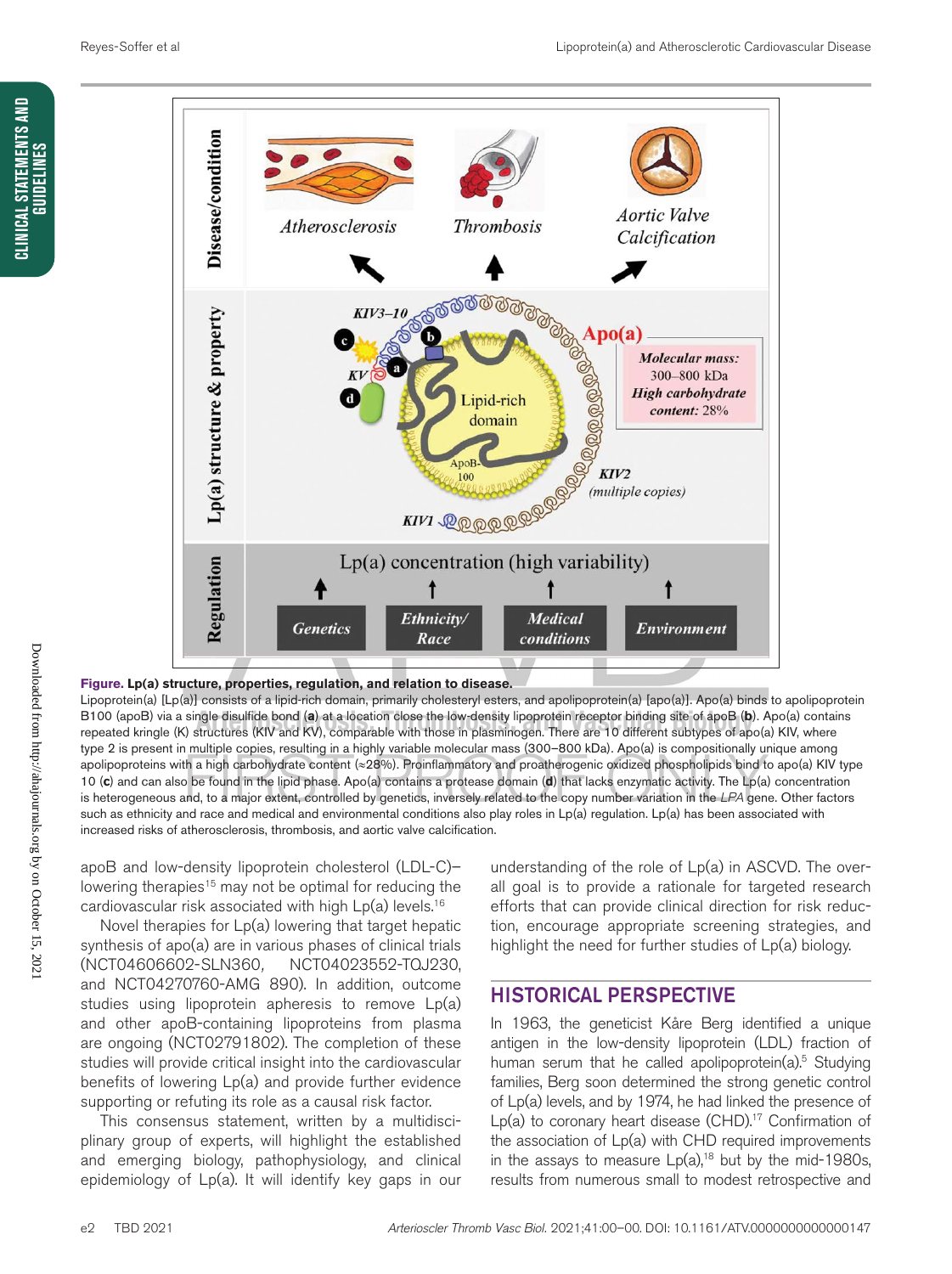CLINICAL STATEMENTS AND **GUIDELINES** 

cross-sectional studies supported Berg's initial observation.<sup>19</sup> Results from some early prospective studies suggested a central role for  $Lp(a)$  in  $CVD<sub>1</sub><sup>20,21</sup>$  whereas others did not.<sup>22</sup> Strong genetic evidence supporting Lp(a) as an independent and potentially causal risk factor for ASCVD was reported in large studies published in 2009,<sup>9,23</sup> in support of earlier smaller studies demonstrating associations of  $Lp(a)$  phenotypes/genotypes with CVD.<sup>24,25</sup>

In parallel with the early population-based studies, efforts by several groups resulted in the isolation and purification of  $Lp(a)$ ,<sup>26</sup> which provided key insights into the structural and biochemical characteristics of this lipoprotein. In the late 1980s, the cloning and sequencing of a cDNA corresponding to the gene encoding apo(a) (now designated *LPA*) demonstrated that *LPA* had evolved through duplication of the plasminogen (*PLG*) gene, providing important clues to some of the proposed pathophysiological mechanisms of  $Lp(a).^{27,28}$  Although *PLG* encodes 5 kringles (80–90 amino acid–long triple-looped protein structures) and a fibrinolytic protease region, *LPA* in humans lacks sequences encoding *PLG* kringles I to III and encodes 10 kringle IV subtypes (KIV1 through KIV10) similar to *PLG* kringle IV, followed by 1 *PLG* kringle V–like domain, and an inactive protease region (Figure, locations **a** and **d**).28

### DETERMINANTS OF PLASMA Lp(a) LEVELS: GENETICS, PRODUCTION, AND **CLEARANCE**

Plasma Lp(a) levels arise from codominant expression of 2 *LPA* alleles. As such, in any given individual, the Lp(a) plasma level represents the sum of levels contributed by each *LPA* allele. Most individuals have 2 detectable circulating Lp(a) isoforms, each arising from a differently sized apo(a); the smaller isoform is usually present at higher levels in plasma. Small amounts of non-apoBbound apo(a) fragments in plasma and in urine have been reported, and their physiological relevance remains unknown.29–33

Lp(a) levels are  $\approx 70\%$  to ≥90% genetically determined. The KIV2 copy number variant is inversely related to the Lp(a) concentration and is estimated to associate with 19% to 69% of interindividual heterogeneity in Lp(a) concentrations.34 In addition, numerous single nucleotide polymorphisms (SNPs) in the *LPA* locus strongly associate with  $Lp(a)$  levels.<sup>16</sup> Although some are in linkage disequilibrium with the KIV2 copy number variant, SNPs independently associated with both high and low levels of Lp(a) have been reported.<sup>35</sup>

Outside the *LPA* gene locus, the *APOE* ε2 allele associates with lower Lp(a) levels, explaining an estimated 0.5% of the  $Lp(a)$  concentration variation.<sup>35</sup> Recent genome-wide association studies have also pointed to additional relationships of Lp(a) levels with *APOH*36; this gene codes  $\beta_{0}$ -glycoprotein 1 that has been found to be associated with PCSK9 (proprotein convertase subtilisin kexin type 9) and binds to apo(a) KIV2.<sup>37</sup>  $\beta$ <sub>2</sub>-Glycoprotein 1 is a known participant in coagulation.<sup>36,38</sup> The contribution of other genes to the regulation of Lp(a) levels requires further investigation. In the absence of various clinical conditions,<sup>39</sup> levels of  $Lp(a)$  have not been shown to substantially change across the life course, although some variability occurs, as documented by intraindividual temporal variability in serial measurements from placebo-treated subjects in clinical trials.40 Results from the latter study demonstrate intraindividual biological variability of Lp(a) up to 20% suggesting that, for some patients, a mean of 2 Lp(a) determinations be obtained at different times to refine ASCVD risk stratification. The distribution of Lp(a) levels reported in large cohorts varies  $>100$ -fold,<sup>16</sup> with the highest variation observed in populations of European descent in which Lp(a) levels are highly positively skewed. In general, population Lp(a) levels are reported as median values because they are not normally distributed. American

It is well established that  $Lp(a)$  levels differ across self-reported racial and ethnic groups. Black individuals of African descent and South Asian populations have higher median Lp(a) levels than White or East Asian individuals.39 The difference between Black individuals of African descent and White individuals may result primarily from higher levels of Lp(a) associated with medium apo(a) alleles in people of African descent compared with White individuals. In White individuals, high Lp(a) levels are associated with small alleles.<sup>41,42</sup> For several SNPs that are in linkage disequilibrium with *LPA* allele sizes, the associations with Lp(a) levels in plasma differ between different ancestry groups.<sup>43,44</sup> Recently published data from diverse cohorts, such as the ARIC study (Atherosclerosis Risk in Communities),45,46 the MESA study (Multi-Ethnic Study of Atherosclerosis),<sup>47</sup> and the MASALA study (Mediators of Atherosclerosis in South Asians Living in America),<sup>48</sup> link high plasma  $Lp(a)$  levels to increased ASCVD risk in various populations. However, there is large variability between studies in the methods used to measure Lp(a), making it difficult to compare findings across different populations.

The assembly of  $Lp(a)$  from apo $(a)$  and apoB expressed in hepatocytes and the pathways for Lp(a) removal from the circulation are not completely defined. Several mechanisms may contribute to the efficiency of  $Lp(a)$  synthesis.<sup>49</sup> The best studied is apo(a) isoform size–dependent variation in the secretion rate of apo(a). Large apo(a) isoforms are retained longer in the endoplasmic reticulum, despite being folded at the same rate as smaller isoforms and are subjected to increased degradation by the proteasome. This mechanism contributes to the general inverse correlation between apo(a) isoform size and plasma  $Lp(a)$  levels.<sup>49</sup> However, other mechanisms may contribute to plasma Lp(a) levels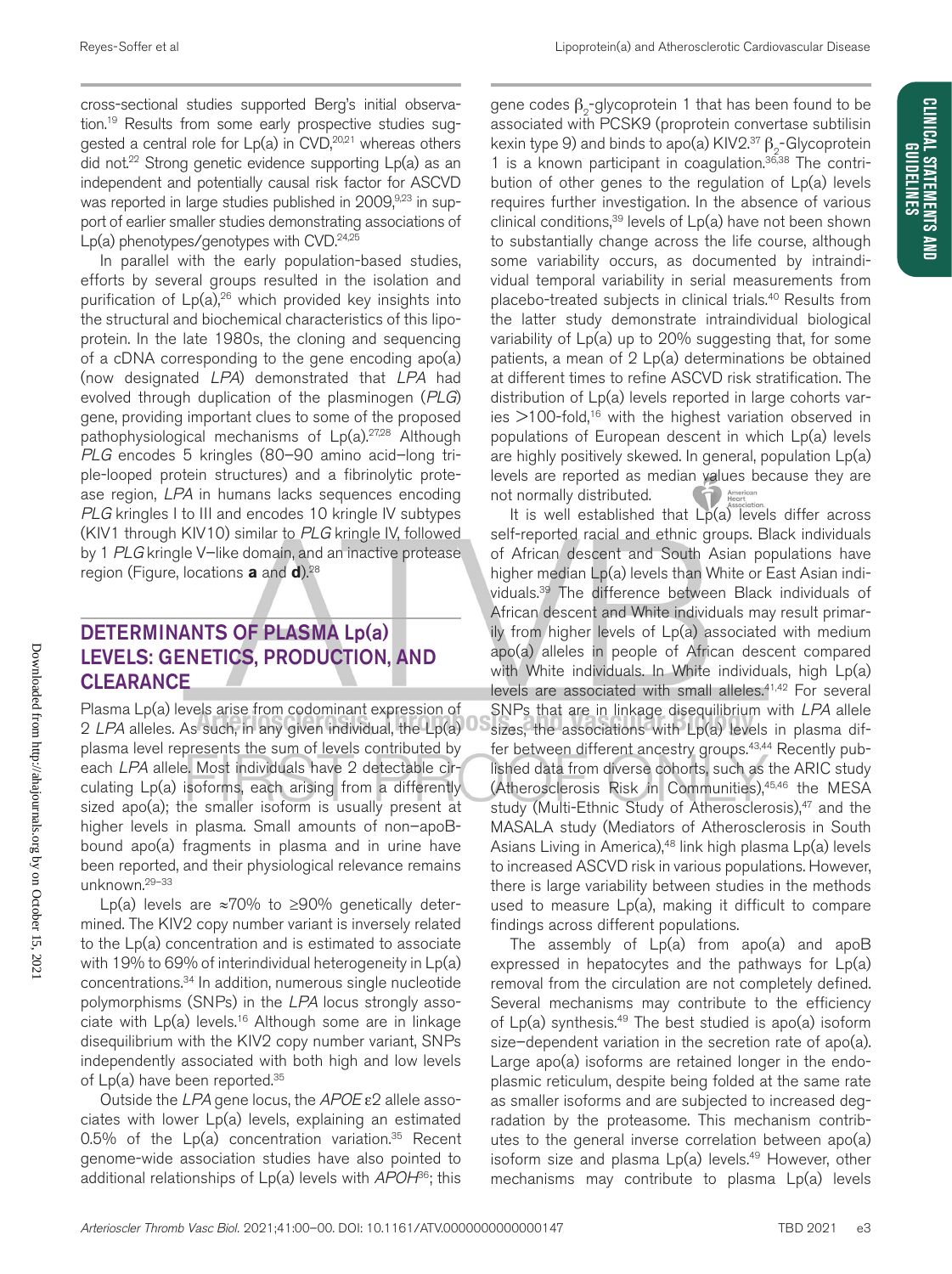through isoform-dependent or independent mechanisms, including the modulation of *LPA* expression, mRNA stability of differently sized *LPA* transcripts, and isoform size–dependent regulation of apo(a) translation efficiency. The assembly of Lp(a) particles involves a 2-step process whereby initial lysine-dependent noncovalent interactions between apo(a) and apoB precede the formation of covalent disulfide bonds between apo(a) and apoB that result in  $Lp(a)$  particles.<sup>49</sup> The covalent bonding of apo(a) to apoB-containing lipoproteins occurs extracellularly (on, or proximal to, the plasma membrane), possibly using an oxidase-like enzyme secreted from the cells.<sup>50,51</sup> The domains involved in the noncovalent association between apo(a) and apoB have been identified: respectively, weak lysine binding sites in apo(a) and lysine-containing sequences in the N-terminal domain of apoB, suggesting the potential for inhibition of this first step in Lp(a) assembly using small molecules targeted to the lysine-binding domains of  $apo(a).49$  There is also ongoing controversy about the nature of the apoB-containing lipoprotein particle that binds to apo(a) to create Lp(a): whether apo(a) during its lifespan in circulation may exchange between more than 1 apoB-containing lipoprotein particle, and the role of internalized and recycled apo(a) and apoB-containing lipoproteins.<sup>52</sup> However, to date, a significant measurable pool of free apo(a) in plasma has not been identified, which suggests that free circulating apo(a) and recycling of apo(a) within the circulation may have a minor role in  $Lp(a)$  metabolism.<sup>52</sup>

Initial metabolic studies in humans to elucidate the regulation of Lp(a) were performed by various laboratories using radiolabeled apo $(a)$ <sup>6</sup> Combined with recent studies using stable isotopes, human studies show evidence for both clearance and production of apo(a) contributing to plasma levels of  $Lp(a)$ .<sup>52</sup> The liver has been identified as the primary site of Lp(a) catabolism; however, the receptors involved await definitive identification.53,54 The LDL receptor may play a role in Lp(a) uptake under certain circumstances, such as the use of statins with a PCSK9 inhibitor in patients with elevated  $Lp(a).^{55}$  However, results from earlier turnover studies showed similar rates of radiolabeled Lp(a) clearance in homozygous LDL receptor deficiency compared to those with normal LDL receptor activity.<sup>56</sup> A role for plasminogen receptors including Plg- $R_{KT}$  has also been suggested,<sup>57</sup> although human data are lacking. Additional hepatic receptors such as SR-B1 (scavenger receptor class B type 1), LRP1, and LRP8 (low-density lipoprotein receptor-related protein-1 and  $-8$ <sup>54</sup> could also play a role in Lp(a) clearance, although their relative contributions to Lp(a) catabolism in humans are unknown. Nonetheless, levels of circulating Lp(a), apo(a) isoform size, Lp(a)-associated proteins, and Lp(a) lipid content may modulate selectivity for particular receptors. Data from recently published studies suggest that additional proteins associated with Lp(a) (ApoH, ApoCIII, ApoE) may also play a role in the clearance of the  $Lp(a)$  particle.<sup>36,58,59</sup>

#### **Table 1. Priorities to Address Current Gaps in Knowledge**

| Determine how the genetic architecture of LPA accounts for differences<br>in Lp(a) levels in different ancestry groups. Studies using properly pro-<br>cessed samples and reliable methods for determining Lp(a) levels and<br>apolipoprotein(a) isoform size will be required for this purpose. |
|--------------------------------------------------------------------------------------------------------------------------------------------------------------------------------------------------------------------------------------------------------------------------------------------------|
| Develop a complete understanding of apolipoprotein(a) synthesis and Lp(a)                                                                                                                                                                                                                        |

particle assembly by using sophisticated technologies, such as cryogenic electron microscopy.

Determine the mechanism(s) of Lp(a) clearance from the circulation and identify the key liver and extrahepatic receptors that are relevant to humans.

Lp(a) indicates lipoprotein(a).

The restricted species distribution of Lp(a) (orthologues of apo(a) are only found in humans, Old World monkeys, apes, and hedgehogs) poses challenges to the design and interpretation of animal model data. Of note, only human Lp(a) contains a strong lysine binding site in apo(a) KIV10 which may limit the applicability of findings about the assembly of Lp(a) from other species. The lack of a proper animal model has hindered elucidation of the true pathophysiological mechanisms of Lp(a) and, hence, the identification of therapeutic targets. In Table 1, we highlight some priorities for ongoing knowledge gaps.

### QUANTIFICATION OF Lp(a) IN HUMAN PLASMA

Determination of Lp(a) levels in clinical chemistry laboratories is performed by immunoassays using antibody specific to apo(a) with 2 major problems affecting the accuracy of Lp(a) results and their clinical interpretation. The first problem, related to the size variability of apo(a), results in under- or overestimation of Lp(a) levels measured by different immunoassays as clearly elucidated using an ELISA method based on a monoclonal antibody that does not recognize the variably repeated KIV2 motifs of apo(a).<sup>60</sup> However, recent commercially available methods based on the use of 5 independent calibrators with a large range of  $Lp(a)$ levels and a suitable distribution of apo(a) isoforms are able to quantify Lp(a) with a reduced impact of apo(a) size if the values of the assay calibrators are well validated.<sup>18</sup> The use of this methodology on automated analyzers results in high precision although the assays are not able to fully eliminate the impact of apo(a) size variability in all evaluated samples. However, considering the large distribution of Lp(a) levels in populations, the use of Lp(a) levels measured by these assays for risk stratification should not result in high numbers of misclassifications. Studies specifically addressing this issue need to be performed.

The second problem is that, at present, there are 2 approaches to immunoassay calibration resulting in 2 different units for reporting Lp(a) results. The first highly sensitive assay for measuring Lp(a) was reported in the 1970s by Albers et al<sup>61</sup> before the structure of  $Lp(a)$  was elucidated. The authors purified Lp(a) from plasma of a single donor and the protein, lipid, and carbohydrate components were individually measured. The sum of all the components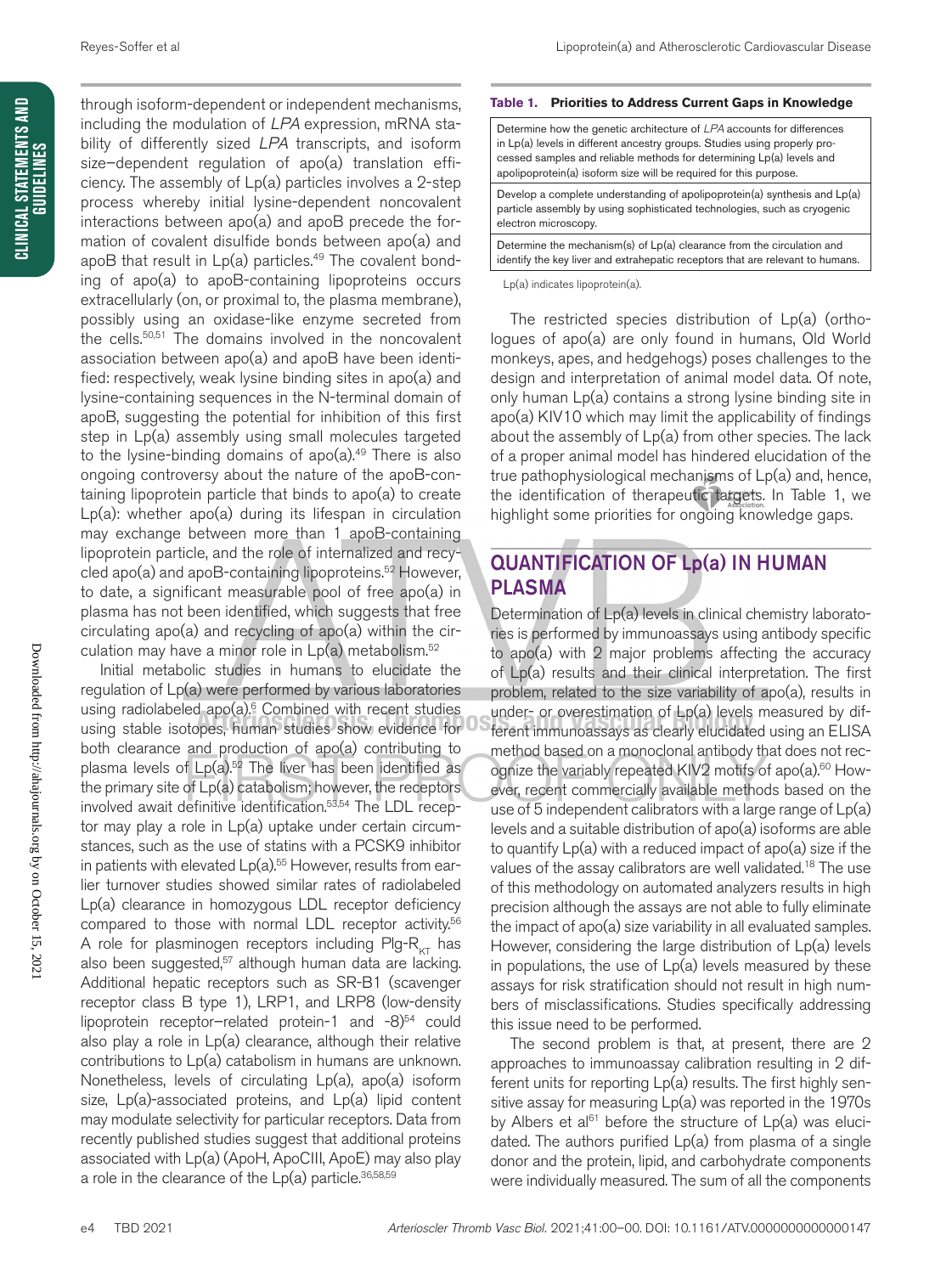of this purified Lp(a) were assigned a value in milligrams per deciliter and used as the assay calibrator. All the subsequently developed immunoassays were calibrated in milligrams per deciliter of total Lp(a) mass although the assays only measured the apo(a) component of Lp(a). This historic approach to assay calibration, which assumed that the mass of the individual Lp(a) components was constant in all the individuals, is unacceptable, in particular, considering the well-known extreme size variability of apo(a).

The gold standard ELISA method<sup>60</sup> was calibrated in nanomoles per liter of apo(a), thus reflecting the number of Lp(a) particles. Recognizing the scientific validity of this approach, a value in nanomoles per liter was assigned to the reference material SRM-2B developed by the International Federation of Clinical Chemistry. Following the National Heart, Lung, and Blood Institute recommendations for expressing Lp(a) results in nanomoles per liter,<sup>12,62</sup> several commercially available methods have been introduced with values in nanomoles per liter traceable to the International Federation of Clinical Chemistry reference material. Several Lp(a) guidelines and statements have recommended reporting Lp(a) values in nanomoles per liter. $63-65$  The existence of 2 different units for expressing Lp(a) levels is confusing to clinicians and patients and there is no unbiased conversion factor from milligrams per deciliter to nanomoles per liter or vice versa. Improvements in methods for measuring Lp(a), the traceability of the measured value to a common reference material, and the reporting of values in nanomoles per liter are essential steps toward crucially needed harmonization of Lp(a) assays. A recently published article<sup>66</sup> describes the development and validation of a mass spectrometry method as a proposed candidate reference method for Lp(a) standardization. The high correlation of values with those obtained by the gold standard ELISA and the excellent recovery of the reference material indicate that no significant changes in calibration are expected for methods that are traceable to the World Health Organization/International Federation of Clinical Chemistry Reference Material SRM-2B.

The cholesterol content of  $Lp(a)$  is included in all clinical assays that quantify LDL-C, including the reference method β-quantification.<sup>18</sup> Therefore, some studies have tried to account for this by subtracting, from LDL-C, 30% of the mass concentration (milligrams per deciliter) of Lp(a). Results from a recent study in a small population of subjects with high Lp(a) demonstrated a significant variability in the amount of cholesterol in isolated Lp(a) particles.<sup>67</sup> These recent data confirm that estimating the cholesterol content of Lp(a) by a fixed percentage of measured Lp(a) in milligrams per deciliter requires several assumptions that limit its use in clinical practice. Lp(a) is measured by immunochemical methods and therefore even assays reporting Lp(a) values in milligrams per deciliter only estimate the total mass of the particle. The concentration of apoB and apoB-containing

#### **Table 2. Clinical Use of Lipoprotein(a) Measurements**

|  |  |  | Why would a clinician measure Lp(a)? |  |  |
|--|--|--|--------------------------------------|--|--|
|  |  |  |                                      |  |  |

| Elevated Lp(a) is a common independent atherosclerotic cardiovascu-<br>lar disease risk factor that is not measured in the majority of affected<br>patients.                                                  |  |
|---------------------------------------------------------------------------------------------------------------------------------------------------------------------------------------------------------------|--|
| The only currently available method to know if someone has elevated<br>$Lp(a)$ is to measure $Lp(a)$ with a simple blood test that is relatively inex-<br>pensive.                                            |  |
| Awareness of the presence of elevated Lp(a) is important, because high<br>Lp(a) increases atherosclerotic cardiovascular disease risk and could<br>inform clinical decision-making regarding risk management. |  |
| Cascade screening of family members of patients with elevated Lp(a)<br>may identify additional individuals with elevated Lp(a) because of its auto-<br>somal codominant inheritance pattern.                  |  |
| How should one measure Lp(a)?                                                                                                                                                                                 |  |
| Lp(a) should be measured with:                                                                                                                                                                                |  |
| An isoform-insensitive assay                                                                                                                                                                                  |  |
| Assay that is traceable to the internationally accepted calibrator (World<br>Health Organization/International Federation of Clinical Chemistry Ref-<br>erence Material SRM-2B)                               |  |
| Assay that is reported in nanomoles per liter (nmol/l).                                                                                                                                                       |  |
| If measurements are not uniformly calibrated, one cannot compare mea-<br>surements generated by different assays.                                                                                             |  |
| erican<br>Lp(a) indicates lipoprotein(a).<br>Association.                                                                                                                                                     |  |

lipoprotein particles, including LDL, are more highly associated with ASCVD risk than mass of LDL-C or size of LDL particles.<sup>3</sup> Moreover, a recently completed study showed that, in statin-treated patients, elevated apoB and non–high-density lipoprotein cholesterol, but not LDL-C, were associated with residual risk of all-cause mortality and myocardial infarction.<sup>68</sup> Additional work is needed to encourage the use of standardized methods to measure Lp(a). In Table 2, we provide clinical use considerations for Lp(a) measurements, and in Table 3, we provide insight on the impact of Lp(a) to the plasma pool of apoB. It is important to note that Lp(a) is an ASCVD risk modifier and contributes to residual ASCVD risk at all levels of LDL-C and ApoB.

#### **Table 3. How Can a Clinician Gauge the Proportion of apoB-Containing Lipoproteins That Is Actually Lp(a)?**

| 1. ApoB levels have been shown to be better predictors than low-density<br>lipoprotein cholesterol to estimate incident and residual cardiovascular risk. <sup>3,68</sup><br>By measuring total apoB in blood, the clinicians can calculate the pro-<br>2.<br>portion of apoB-containing lipoproteins attributable to Lp(a).<br>3. Unlike Lp(a), it is easy to convert apoB levels from milligrams per decili-<br>ter (mg/dL) to nanomoles per liter (nmol/L).<br>4. When apoB levels are available, clinicians can calculate how much of<br>the plasma apoB is $Lp(a)$ by converting the total apoB levels from milligrams<br>per deciliter to nanomoles per liter by multiplying by 20.<br>The clinician can then divide the plasma $Lp(a)$ levels in nanomoles per liter<br>by the plasma apoB levels in nanomoles per liter and derive the percent of<br>apoB that is in $Lp(a)$ . This conversion allows the clinician to under-<br>stand the contribution of Lp(a) to apoB levels. |
|------------------------------------------------------------------------------------------------------------------------------------------------------------------------------------------------------------------------------------------------------------------------------------------------------------------------------------------------------------------------------------------------------------------------------------------------------------------------------------------------------------------------------------------------------------------------------------------------------------------------------------------------------------------------------------------------------------------------------------------------------------------------------------------------------------------------------------------------------------------------------------------------------------------------------------------------------------------------------------------|
| Example: If apoB is 100 mg/dL, this is $\approx$ 2000 nmol/L of apoB. Therefore, if<br>the reported Lp(a) concentration is 20 nmol/L (the median level in the UK<br>BioBank <sup>69</sup> ), Lp(a)-apoB comprises 1% of total plasma apoB.                                                                                                                                                                                                                                                                                                                                                                                                                                                                                                                                                                                                                                                                                                                                               |
| If the Lp(a) concentration is 200 nmol/L, Lp(a) is 10% of total apoB. If $Lp(a)$<br>is 600 nmol/L, Lp(a)-apoB is 30% of total apoB.                                                                                                                                                                                                                                                                                                                                                                                                                                                                                                                                                                                                                                                                                                                                                                                                                                                      |
| If total apoB is lowered by treatments without a change in $Lp(a)$ , the latter<br>comprises a greater percent of total apoB.                                                                                                                                                                                                                                                                                                                                                                                                                                                                                                                                                                                                                                                                                                                                                                                                                                                            |

apo(B) indicates apolipoprotein B100; and Lp(a), lipoprotein(a).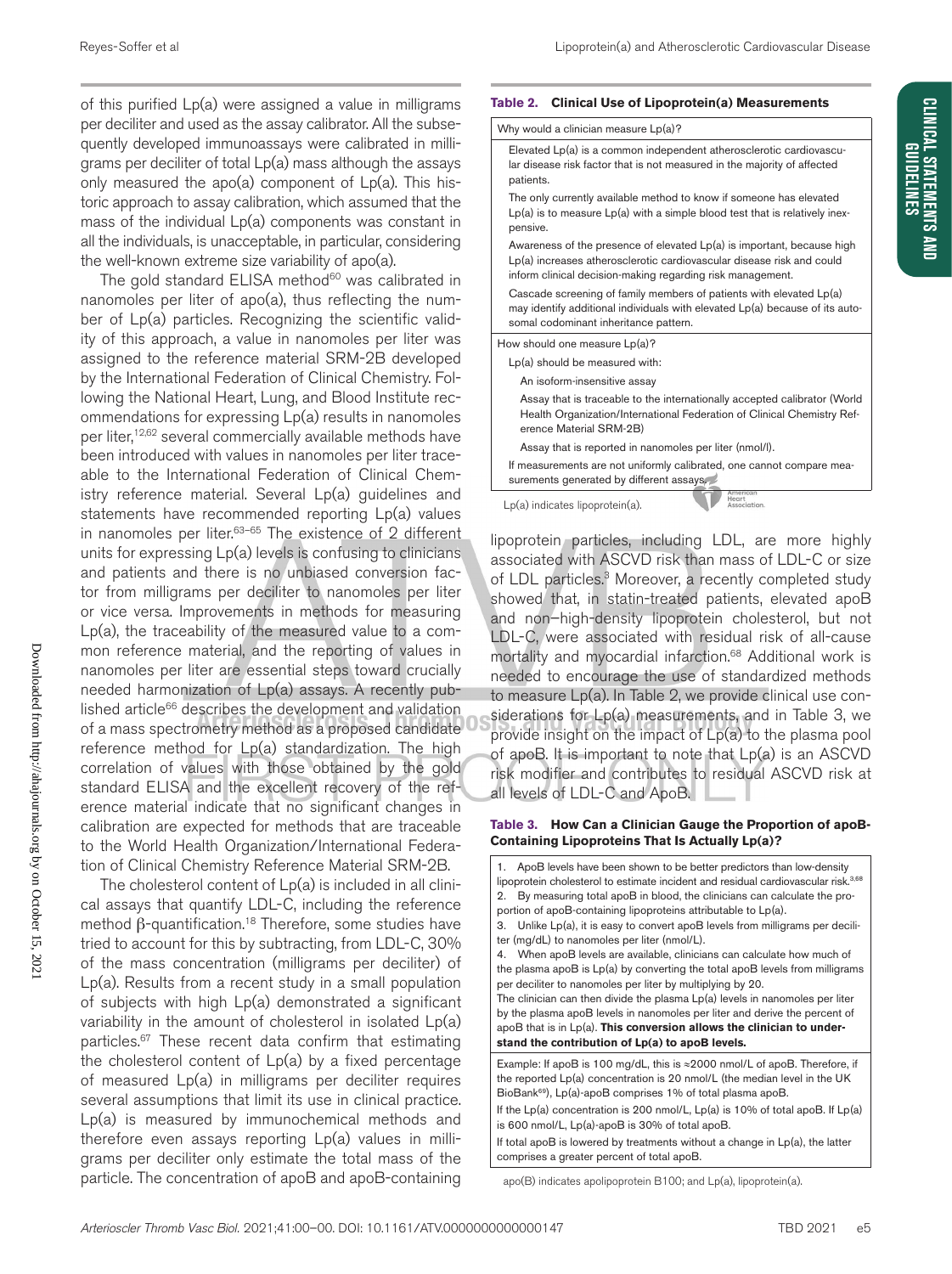CLINICAL STATEMENTS AND<br>Guidelines

### GENETIC APPROACHES TO ASCERTAINING Lp(a) ATTRIBUTABLE RISK

Its highly genetically determined levels make Lp(a) an excellent candidate for Mendelian randomization studies. In recent years, studies examining associations of *LPA* genotypes with Lp(a) levels and disease risk have provided supporting evidence for a causal relationship between high Lp(a) levels and ASCVD.<sup>16</sup> Large genetic epidemiological studies have documented strong, graded associations of high Lp(a) levels and corresponding *LPA* risk genotypes with increased risk of CHD and calcific aortic valvular disease (CAVD). In key studies including a large classic Mendelian randomization study (N>40000) with data on Lp(a) levels and KIV2 genotypes, each 2-fold higher level of genetically determined Lp(a) levels was associated with 22% greater risk of myocardial infarction.23 In a large case-control study including 3100 CHD cases genotyped for ≈49000 genetic variants in 2100 candidate genes, 2 *LPA* SNPs had the strongest association with risk of CHD of all SNPs tested; SNP carriers versus noncarriers had higher Lp(a) levels and a lower number of KIV2 repeats.9 Of note, *LPA* SNPs associated with Lp(a) levels independently of apo(a) isoform size have been associated with CHD.<sup>35</sup>

In 2013, a genome-wide association study demonstrated an association of a particular SNP in the *LPA* locus with CAVD with an odds ratio of 2.05 per allele,<sup>70</sup> an even greater risk than that reported for CHD.<sup>9</sup> Subsequent prospective data from 2 combined Danish Mendelian randomization studies $71$  and the EPIC-Norfolk study (European Prospective Investigation into Cancer Norfolk)<sup>72</sup> cohorts supported these results. A post hoc analysis of the ASTRONOMER randomized controlled trial (Effects of Rosuvastatin on Aortic Stenosis Progression), in which statin therapy did not slow progression of aortic stenosis, found accelerated progression of aortic stenosis in the top tertile of Lp(a) levels.73 *LPA* remains the only monogenic risk factor identified for aortic stenosis.

Associations of Lp(a) with cerebrovascular disease and stroke are less clear. Although a recent Mendelian randomization analysis of data from 2 combined Danish cohorts suggests that Lp(a) is a risk factor for stroke (albeit not nearly as strong as for coronary disease or CAVD),<sup>74</sup> previous analyses of smaller cohorts have not found an association.<sup>75</sup> However, a role for  $Lp(a)$  in risk for stroke is further supported by a large genetic study (N>100000) in which 4 *LPA* SNPs, associated with low Lp(a) levels, were associated with 13% lower risk of stroke per 1 SD genetically lower Lp(a) levels. This same study observed ≈30% to 40% lower risk of CHD, peripheral artery disease, and CAVD.<sup>76</sup> In other studies, Lp(a) has been suggested as an independent risk factor for prevalent lower extremity atherosclerotic disease,<sup>75,77</sup>

#### **Table 4. Priorities to Address Current Gaps in Knowledge**

| Decode mechanisms by which genes outside $LPA$ regulate $Lp(a)$ levels (eg.<br>APOE, APOH).                                                                                                                     |
|-----------------------------------------------------------------------------------------------------------------------------------------------------------------------------------------------------------------|
| Fully characterize the role of single nucleotide polymorphisms not associ-<br>ated with KIV2.                                                                                                                   |
| Identify bona fide quantitative trait locuses in LPA and determine their<br>mechanism of action.                                                                                                                |
| Determine the role of ancestry on the magnitude of risk associated with<br>$Lp(a)$ including examination of the role of apolipoprotein(a) size, indepen-<br>dent of Lp(a) levels, in different ancestry groups. |
| Develop tools to identify which patients with elevated Lp(a) levels may not<br>have increased atherosclerotic cardiovascular disease risk, and elucidate<br>potential mechanisms, as well.                      |

Lp(a) indicates lipoprotein(a).

with risk alleles predictive of peripheral artery disease as well.76,78 Recent studies have also described a greater risk of cardiovascular and all-cause mortality for the highest Lp(a) levels/lowest number of *LPA* KIV2 repeats.79

The association of *LPA* genotypes that determine circulating Lp(a) levels with risk of ASCVD represents strong evidence of causality, because genotype-disease associations in homogeneous populations, in general, are unconfounded and cannot result from reverse causality. Nonetheless, final proof of causality awaits randomized cardiovascular outcome trial data. In Table 4, we provide some priorities to address our existing gaps in knowledge.

### CARDIOVASCULAR RISKS ASSOCIATED WITH Lp(a) AND ISSUES OF EFFECT MODIFICATION BY apo(a) SIZE AND ANCESTRY

Some *LPA* SNPs have been associated with apo(a) size and ASCVD risk.<sup>35</sup> Although the evidence of an association between Lp(a) levels and ASCVD is robust, as underscored in a large population-based study of ancestry groups with different Lp(a) level distributions that showed similar ASCVD risks by a given incremental increase in  $Lp(a)$  levels,<sup>69</sup> the question whether apo(a) sizes might be associated with ASCVD has attracted much interest. Several early studies reported that the presence of a small apo(a) or the combination of a high Lp(a) level and a small apo(a) isoform was associated with ASCVD. The close association between high  $Lp(a)$ levels and small apo(a) sizes in samples from non-Black individuals, and the methodological difficulties in assessing allele-specific apo(a) levels, as well, have made it challenging to dissect this issue. In many recent studies, assessment of either the sum of the 2 combined apo(a) allele sizes or the dominant apo(a) size in a given individual have been used. Studies have collectively reported both the presence and the absence of any association of apo(a) size with ASCVD.<sup>11,80</sup> Although a large Mendelian randomization study in a South Asian cohort identified an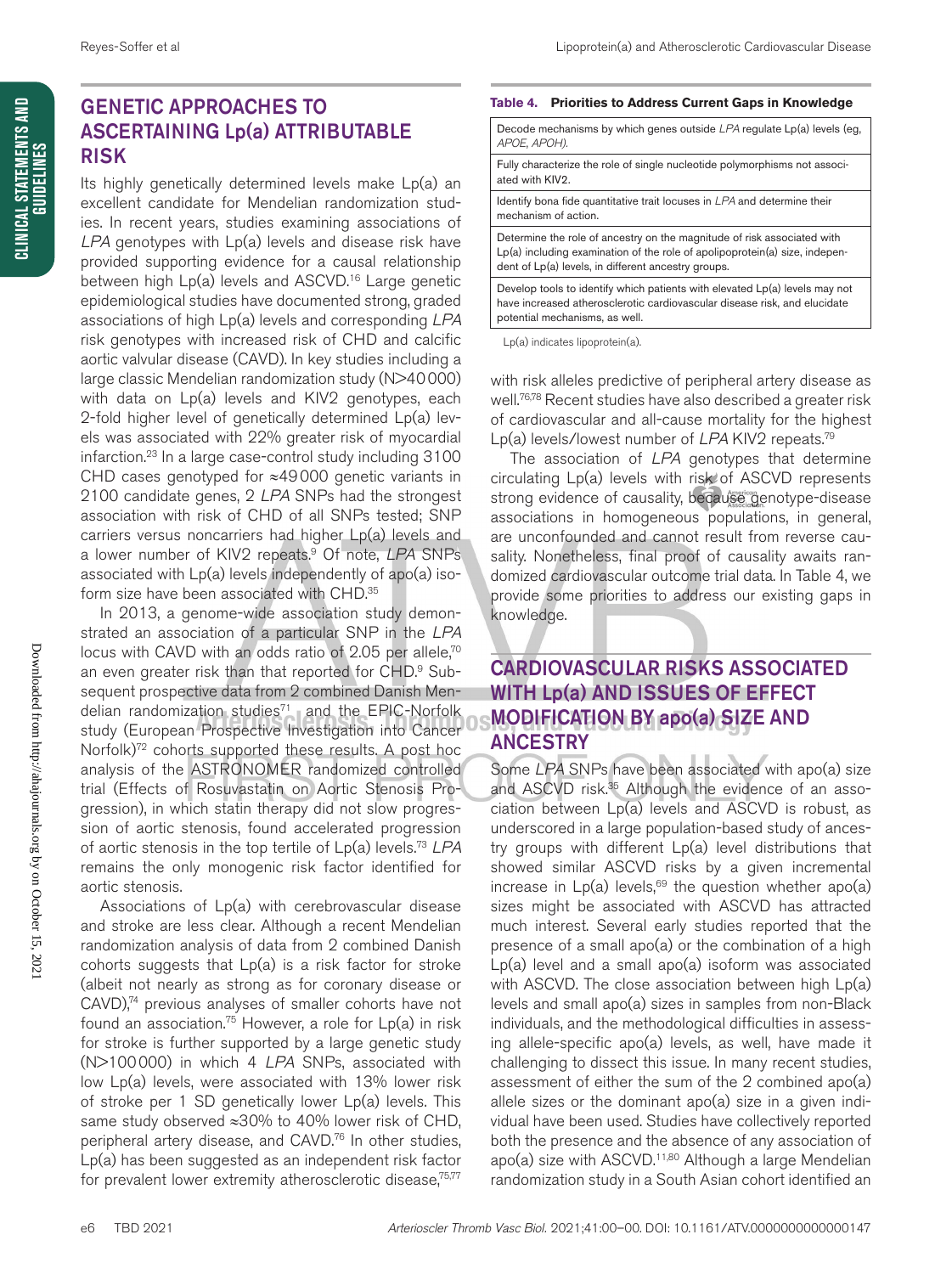**CLINICAL STATEMENTS AND GUIDELINES** 

independent causal role in ASCVD for both Lp(a) levels and apo(a) isoform size,<sup>11</sup> a definitive role for apo(a) size independent of Lp(a) levels in conveying ASCVD risk remains to be firmly established. For the latter, appropriate genetic tools in a variety of cohorts must be used, as up to now studies have used analytical techniques that might not necessarily be appropriate to answer this question. If smaller isoform sizes are independently associated with increased risk, this implies that certain pathogenic mechanisms mediated by apo(a) (see later in this scientific statement) are influenced by isoform size. At present, measurements of the Lp(a) molar concentration are believed to be sufficient for clinical assessment of ASCVD risk because the addition of apo(a) size data does not further discriminate risk in most patients.

A recent analysis from the UK Biobank provided the largest study to date examining the risk of ASCVD associated with Lp(a) in a broad and diverse sample of 460000 individuals.<sup>69</sup> Patel et al<sup>69</sup> reported Lp(a) levels measured in nanomoles per liter using an immunoturbidometric assay with excellent concordance with the World Health Organization/International Federation of Clinical Chemistry reference material. Median Lp(a) levels were 19.6 nmol/L overall, and were 19, 31, 75, and 16 nmol/L among self-identified White, South Asian, Black, and Chinese participants. Lp(a) levels were also somewhat higher among women (22 nmol/L) than among men (17 nmol/L). The risk of ASCVD associated with Lp(a) levels was log-linear for levels above the median, with increasing risk for higher Lp(a) levels. The standardized risk for ASCVD was 11% higher for each increment of 50 nmol/L (hazard ratio 1.11 per 50 nmol/L [95% CI, 1.10–1.12]), independent of adjustment for traditional risk factors, and with similar effect estimates in all race and ethnicity groups. These findings support the current American College of Cardiology/American Heart Association cholesterol and primary prevention guidelines' recommendation to use Lp(a) as a risk-enhancing factor that, if measured, would favor statin initiation among individuals at borderline (5%–7.4%) or intermediate (7.5%–19.9%) 10-year predicted risk for ASCVD. Further guidance on how to use the risk information from Lp(a) levels is provided in Table 5.

### CURRENT UNDERSTANDING OF THE PATHOPHYSIOLOGY OF Lp(a) AND ASCVD

Initial hypotheses based on Lp(a) composition suggested that it could contribute to both atherosclerosis (through the lipoprotein moiety) and thrombosis (through the plasminogen-like apo(a) moiety; Figure, locations **a**–**d**). However, results from recent studies have yielded appreciation of the unique roles that confer specific proinflammatory and procalcific effects to Lp(a). The apoB

### **Table 5. Clinical Implementation of Lp(a) Levels in Risk Assessment for Primary Prevention of Atherosclerotic Cardiovascular Disease**

Current American College of Cardiology/American Heart Association quidelines<sup>15,81,82</sup> recommend that risk assessment for primary prevention of atherosclerotic cardiovascular disease should begin with 10-y risk estimation using the Pooled Cohort Equations (or similar well-validated equation for the patient population).

If the patient is in the borderline (5%–7.4%) or intermediate (7.5%–19.9%) 10-y risk group, personalization and recalibration of the risk estimate should be attempted during a patient-clinician discussion that considers risk-enhancing factors, including family history of premature atherosclerotic cardiovascular disease, chronic kidney disease, and other chronic conditions.

If measured, the Lp(a) level can be used as a risk-enhancing factor in this scenario. Based on the data from Patel et al,<sup>69</sup> the clinician could adjust the 10-y risk estimate based on the following formula to provide an approximate updated 10-y risk estimate: Predicted 10-y risk×[1.11<sup>(patient's Lp(a) level in nmol/L/50)</sup>]

Patient example: For a patient with 10-y risk estimate of 10.0%, who has an Lp(a) level of 250 nmol/L, the updated predicted risk estimate would be 16.9%: 10.0 %×1.11(250 /50)=10.0%×1.115=10.0%×1.69=16.9%

Lp(a) indicates lipoprotein(a).

moiety of  $Lp(a)$  is expected to be atherogenic because of its similarity to LDL. Furthermore, although there are many fewer circulating plasma Lp(a) particles than LDL particles, even in the presence of very high Lp(a) levels, Lp(a) may be selectively retained in the arterial wall through binding of apo(a) to extracellular matrix proteins.<sup>16,83</sup> Lp(a) also carries oxidized phospholipids (OxPLs) (Figure [b and c]), which are covalently bound to apo(a) and present in the lipid phase of Lp(a). OxPLs are endogenous danger-associated molecular patterns recognized by the innate immune system, triggering sterile inflammation and calcification<sup>84</sup> with relevance to ASCVD and CAVD pathogenesis. As a consequence of these effects, the OxPL content of Lp(a) may modulate the atherogenicity of Lp(a). Increased<sup>18</sup> fluorodeoxyglucose-positron emission tomography imaging demonstrates enhanced arterial wall inflammation in patients with elevated Lp(a) and supports the role of Lp(a) in promoting atherosclerosis.85

Apo(a) interacts with fibrin/fibrinogen and endothelial cells through its strong lysine-binding site and is found in human atheromas and calcified aortic valves. 86-88 Lp(a), through its OxPL component, upregulates endothelial adhesion molecule and cytokine expression and facilitates monocyte transmigration in vitro.<sup>89</sup> Moreover, Lp(a) is a strong chemoattractant for monocytes and upregulates monocyte cytokine expression.<sup>85</sup> Although inflammation is a key feature of atherosclerosis and early CAVD, progression of the latter is primarily dependent on aortic valve mineralization and ossification. Patients with elevated Lp(a) or OxPL-apoB have enhanced<sup>18</sup> F-NaF aortic valve uptake representative of calcifying activity, faster aortic valve calcification progression on serial computed tomography scans, and worse clinical outcomes.73,90 Lp(a) components, including apo(a), OxPL, and autotaxin, colocalize in diseased human CAVD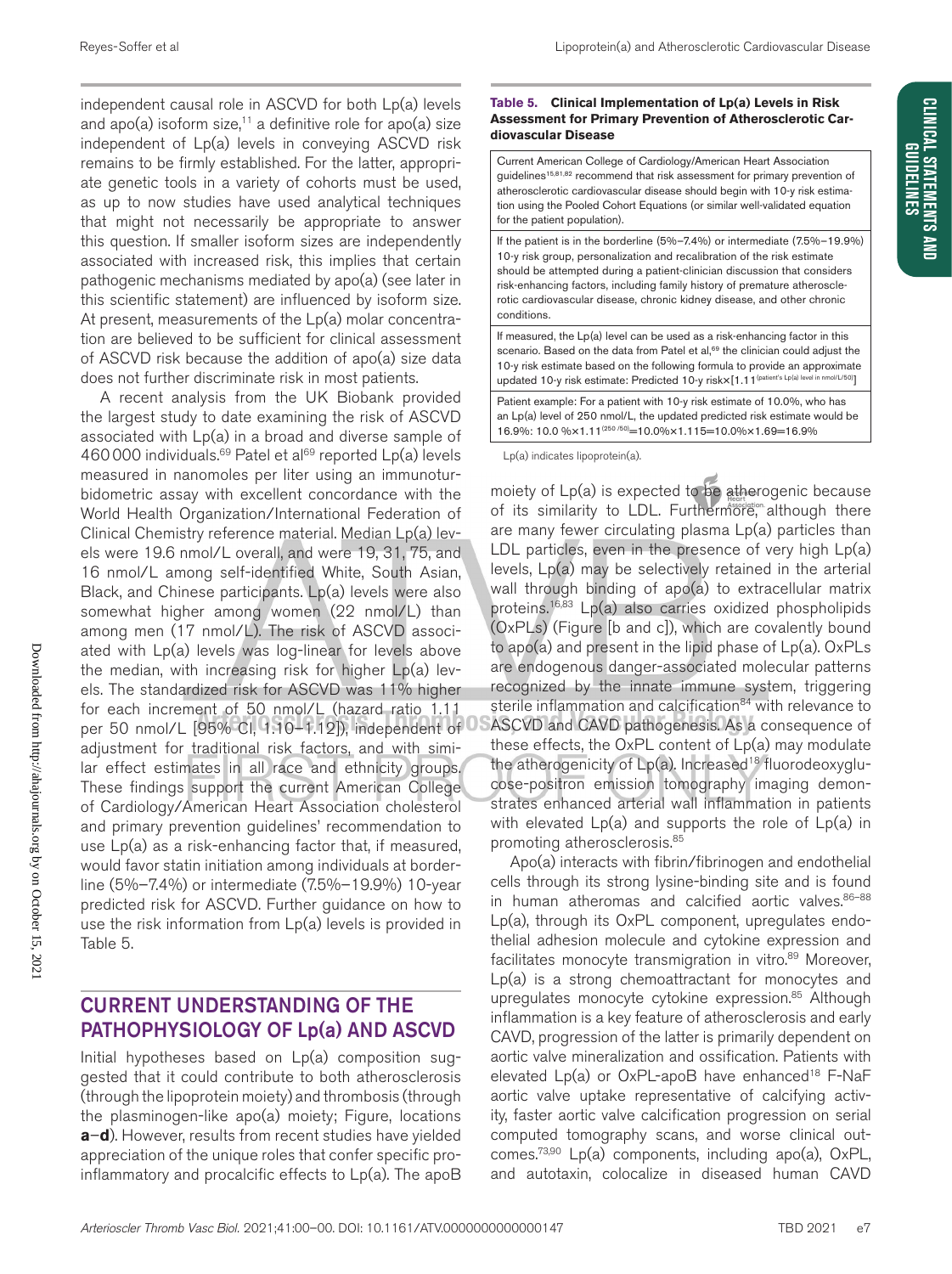adjacent to valvular calcification.<sup>88</sup> Upregulation of procalcific and osteogenic genes in human valvular interstitial cells by Lp(a) and apo(a) were partially dependent on OxPL.<sup>90</sup> Moreover, Lp(a)-treated valvular interstitial cells resulted in hydroxyapatite mineral deposition.<sup>91</sup> Autotaxin and its enzymatic product lysophosphatidic acid have been also implicated in the procalcific Lp(a) phenotype in vitro and in an animal model of CAVD, respectively.<sup>88</sup>

Whether Lp(a) contributes to atherothrombotic disease by directly inhibiting fibrinolysis, promoting thrombosis, or because of its role in atherogenesis remains the subject of investigation.<sup>92</sup> Apo(a) inhibits plasmin-mediated fibrinolysis in vitro. However, ex vivo clot lysis times were unchanged after Lp(a) lowering with apo(a) antisense oligonucleotide treatment.<sup>93</sup> The extensive homology between apo(a) and plasminogen has prompted investigation of a possible link between elevated Lp(a) levels and venous thromboembolism. Although some early reports suggested a positive association of Lp(a) level and risk of venous thromboembolism,94,95 other data are mixed<sup>96,97</sup> and genetic data do not support a meaningful association,78,98 except at very high Lp(a) levels. Therefore, the antifibrinolytic properties of apo(a) may be masked when covalently associated with apoB in the  $Lp(a)$  particle. Even if  $Lp(a)$  is not inherently antifibrinolytic, the impact of Lp(a) on formation of thrombosis, that is, through effects on platelets and the coagulation cascade, has yet to be thoroughly investigated. The need remains to develop in vivo models of elevated Lp(a) levels that can be translated to humans.

### Lp(a)-LOWERING THERAPIES: EXISTING AND INVESTIGATIONAL

We currently lack definitive proof that specific pharmacological lowering of Lp(a) reduces adverse cardiovascular outcomes. However, data from several lines of genetic evidence support this notion.<sup>16,99,100</sup> Accordingly, many clinicians have the secondary goal of lowering Lp(a) in addition to lowering LDL-C and apoB in high-risk patients, in particular, when recurrent ASCVD events occur despite aggressive LDL-C lowering. Results from studies of dietary intervention show very modest effects on  $Lp(a)$  levels.<sup>101</sup>

The most effective clinically available intervention for Lp(a) lowering is lipoprotein apheresis. It is typically done every 2 weeks as Lp(a) levels return to their high levels over this interval.<sup>102</sup> It is performed every 2 weeks in the United States, but often weekly in Germany. Lipoprotein apheresis is Food and Drug Administration approved for lowering LDL in patients with functional familial hypercholesterolemia and coronary artery disease who have LDL-C  $>100$  mg/dL [regardless of the level of  $Lp(a)$ ], while also receiving maximally tolerated lipid-lowering treatments and lifestyle intervention. The Food and Drug Administration approval specifically for Lp(a) lowering

requires  $Lp(a)$  >60 mg/dL. During the course of a single 3- to 4-hour treatment, the Lp(a) concentration is acutely lowered by ≈50% to 85%, in association with comparable reductions in oxidized phospholipids. In addition to lowering Lp(a), lipoprotein apheresis lowers LDL concentrations by 60% to 85%.103,104 Limited clinical trial data suggest that Lp(a) lowering with lipoprotein apheresis may reduce the risk of ASCVD events,<sup>105</sup> but definitive studies are needed.

Standard LDL-C and apoB lowering treatments have minimal Lp(a)-lowering efficacy, with some statins minimally increasing  $Lp(a)$  levels.<sup>106,107</sup> Of note, data from trials of monoclonal antibodies directed against PCSK9 demonstrated dramatic LDL-C lowering by an average of 50% to 60%, but also modest Lp(a) lowering of 25% to 30%. The results of a recent analysis suggested that alirocumab-mediated Lp(a) lowering independently contributed to major adverse cardiovascular event reduction.108

Moreover, in patients with recent acute coronary syndrome on optimized statin therapy and LDL-C <70 mg/dL, alirocumab only lowered major adverse cardiovascular events in patients with mildly elevated  $($ >13.7 mg/dL) Lp(a); there was no such interaction between Lp(a) levels and alirocumab benefit when LDL-C was ≥70 mg/dL.109 Niacin may dose-dependently lower Lp(a) up to 25% to 40%, but the cardiovascular benefit of this intervention is unknown, and the adverse side effect profile of niacin in the setting of statins may be a concern.110,111

Several experimental therapies targeting the apo(a) moiety of Lp(a) are in development. An antisense oligonucleotide for apo(a), pelacarsen (formerly known as IONIS-APO(a)-LRx, AKCEA-APO(a)-LRx, and TQJ230), lowers Lp(a) 80% at a dose of 20 mg subcutaneously weekly, with seemingly good tolerance.<sup>112</sup> The administration of potent and specific Lp(a)-lowering antisense oligonucleotides to patients reduces the inflammatory gene expression profile in circulating monocytes and their ex vivo transendothelial migration capacity.113 A 7682-person placebo-controlled randomized clinical outcomes trial to assess the effects of pelacarsen on ASCVD outcomes is in progress. Two investigational small interfering ribonucleic acid molecules targeting apo(a) RNA are in phase II (ARO-LPA [AMG890]) and phase I (SLN-360) testing as of 2020.

### **SUMMARY**

Epidemiological data consistently indicate a direct and dose-dependent risk association of Lp(a) with ASCVD and calcific aortic valvular disease. On the basis of mechanistic, observational, and genetic data, a strong case can be made that elevated Lp(a) is causal for ASCVD. Lp(a) levels are largely determined by genetic factors, with minimal influence from dietary or other behavioral factors. Further work is needed to understand the mechanistic links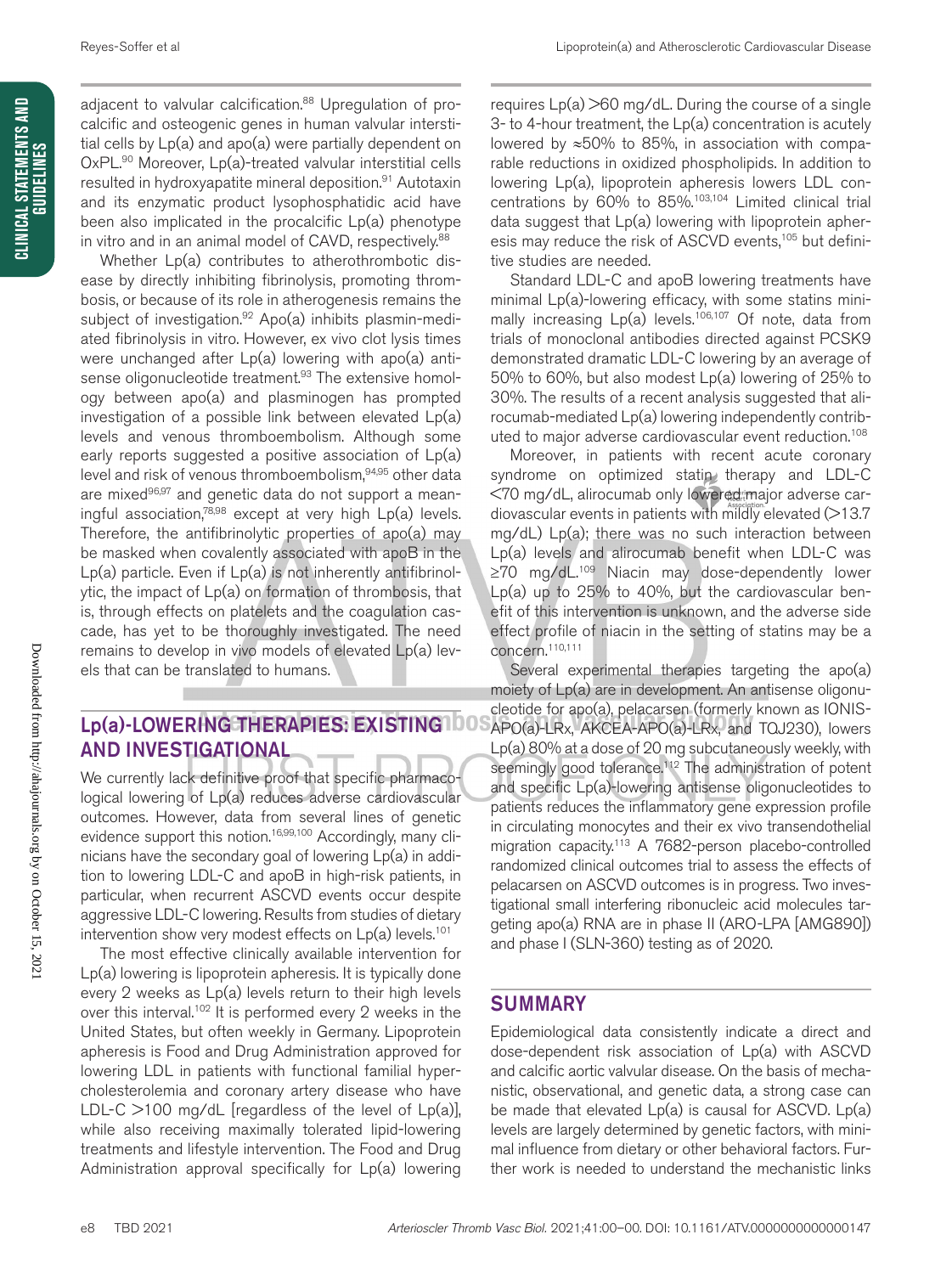between apo(a) isoforms and risk for ASCVD; pathways for Lp(a) synthesis, regulation, and metabolism; and Lp(a) associated risk in diverse genetic and environmental contexts. Although Lp(a) is a common, genetically inherited, and clinically important ASCVD risk factor that can be measured with a simple blood test, Lp(a) is not measured in most patients before or even after they have an ASCVD event. International standards for measurement of Lp(a) need to be established and codified to allow for consistent measurement, using assays expressing results in nanomoles per liter, and a common protocol is needed for monitoring of assay performance to ensure comparable results between laboratories. This will be especially important because targeted Lp(a)-lowering trials are conducted with different agents and repeated measurement of  $Lp(a)$ as a biomarker of therapeutic efficacy becomes possible.

At present, the evidence in favor of screening for Lp(a) is the strongest for those with a family or personal history of ASCVD, with consideration of cascade screening in appropriate individuals. Various organizations have proposed to obtain a level once in every adult.<sup>64,65,114</sup> Once the issues with Lp(a) measurement are resolved, which should be in the near future, a reassessment of broader population-based screening should be considered. The current best approach to lower overall ASCVD risk in patients with high Lp(a) is to target LDL-C/apoB with statin and adjunctive medications as initial therapy to lower risk for ASCVD. Additional information is needed on whether newer therapies for apoB lowering reduce ASCVD risk in part through effects on Lp(a).108,115,116 Novel therapeutics that directly target apo(a) production are in clinical development. Further trials will indicate whether these therapies not only potently lower Lp(a), but also reduce ASCVD events. Positive results of such

trials would firmly establish Lp(a) as modifiable causal risk factor and add to our therapeutic armamentarium to combat ASCVD and potentially CAVD.

### ARTICLE INFORMATION

The American Heart Association makes every effort to avoid any actual or potential conflicts of interest that may arise as a result of an outside relationship or a personal, professional, or business interest of a member of the writing panel. Specifically, all members of the writing group are required to complete and submit a Disclosure Questionnaire showing all such relationships that might be perceived as real or potential conflicts of interest.

This statement was approved by the American Heart Association Science Advisory and Coordinating Committee on August 26, 2021, and the American Heart Association Executive Committee on October 11, 2021. A copy of the document is available at https://professional.heart.org/statements by using either "Search for Guidelines & Statements" or the "Browse by Topic" area. To purchase additional reprints, call 215-356-2721 or email Meredith.Edelman@wolterskluwer.com

The American Heart Association requests that this document be cited as follows: Reyes-Soffer G, Ginsberg HN, Berglund L, Duell PB, Heffron SP, Kamstrup PR, Lloyd-Jones DM, Marcovina SM, Yeang C, Koschinsky ML; on behalf of the American Heart Association Council on Arteriosclerosis, Thrombosis and Vascular Biology; Council on Cardiovascular Radiology and Intervention; and Council on Peripheral Vascular Disease. Lipoprotein (a): a genetically determined, causal, and prevalent risk factor for atherosclerotic cardiovascular disease: a scientific statement from the American Heart Association. *Arterioscler Thromb Vasc Biol*. 2021;41:e•••–e•••. doi: 10.1161/ATV.0000000000000147

The expert peer review of AHA-commissioned documents (eg, scientific statements, clinical practice guidelines, systematic reviews) is conducted by the AHA Office of Science Operations. For more on AHA statements and guidelines development, visit https://professional.heart.org/statements. Select the "Guidelines & Statements" drop-down menu, then click "Publication Development."

Permissions: Multiple copies, modification, alteration, enhancement, and/or distribution of this document are not permitted without the express permission of the American Heart Association. Instructions for obtaining permission are located at https://www.heart.org/permissions. A link to the "Copyright Permissions Request Form" appears in the second paragraph (https://www.heart.org/en/aboutus/statements-and-policies/copyright-request-form).

#### Acknowledgment

The authors would like to acknowledge Dr Enkhmaa Byambaa, Department of Internal Medicine, School of Medicine, University of California Davis, for her efforts in designing and developing the figure.

### **Writing Group Disclosures Disclosures**

| <b>Writing group</b><br>member | <b>Employment</b>                                                             | <b>Research grant</b>                                                                                                                                                                                                                              | <b>Other</b><br>research<br>support | Speakers'<br>bureau/<br>honoraria | <b>Expert</b><br>witness | Ownership<br><b>interest</b> | Consultant/<br>advisory<br>board      | <b>Other</b>                                        |
|--------------------------------|-------------------------------------------------------------------------------|----------------------------------------------------------------------------------------------------------------------------------------------------------------------------------------------------------------------------------------------------|-------------------------------------|-----------------------------------|--------------------------|------------------------------|---------------------------------------|-----------------------------------------------------|
| Gissette Reyes-<br>Soffer      | Columbia University                                                           | Amgen, Inc. (responsible for reg-<br>ulatory IRB for CUIMC [site])*                                                                                                                                                                                | None                                | None                              | None                     | None                         | None                                  | None                                                |
| Marlys L. Kos-<br>chinsky      | University of Western<br>Ontario, Robarts Research<br>Insitute (Canada)       | Canadian Institutes of Health<br>Researcht; Natural Sciences<br>and Engineering Research<br>Councilt; Abcentra*                                                                                                                                    | None                                | <b>Novartis</b><br>Canada*        | None                     | None                         | Ayma Thera-<br>peutics*               | University<br>of Western<br>Ontario<br>(professor)t |
| Lars Berglund                  | University of California, Davis                                               | None                                                                                                                                                                                                                                               | None                                | None                              | None                     | None                         | None                                  | None                                                |
| P. Barton Duell                | Oregon Health and Sci-<br>ence University, Knight<br>Cardiovascular Institute | None                                                                                                                                                                                                                                               | None                                | None                              | None                     | None                         | None                                  | None                                                |
| Henry N.<br>Ginsberg           | Columbia University Irving<br>Institute                                       | Amgen (Site PI on a phase<br>2a/b trial of Amgen's siRNA<br>against apo(a). The grant from<br>Amgen supports the nurse<br>practitioner and study costs.<br>He does not receive any salary<br>or other types of funds from<br>the research grant.)t | None                                | None                              | None                     | None                         | Amgen*;<br>Silence Ther-<br>apeutics* | None                                                |

(*Continued*)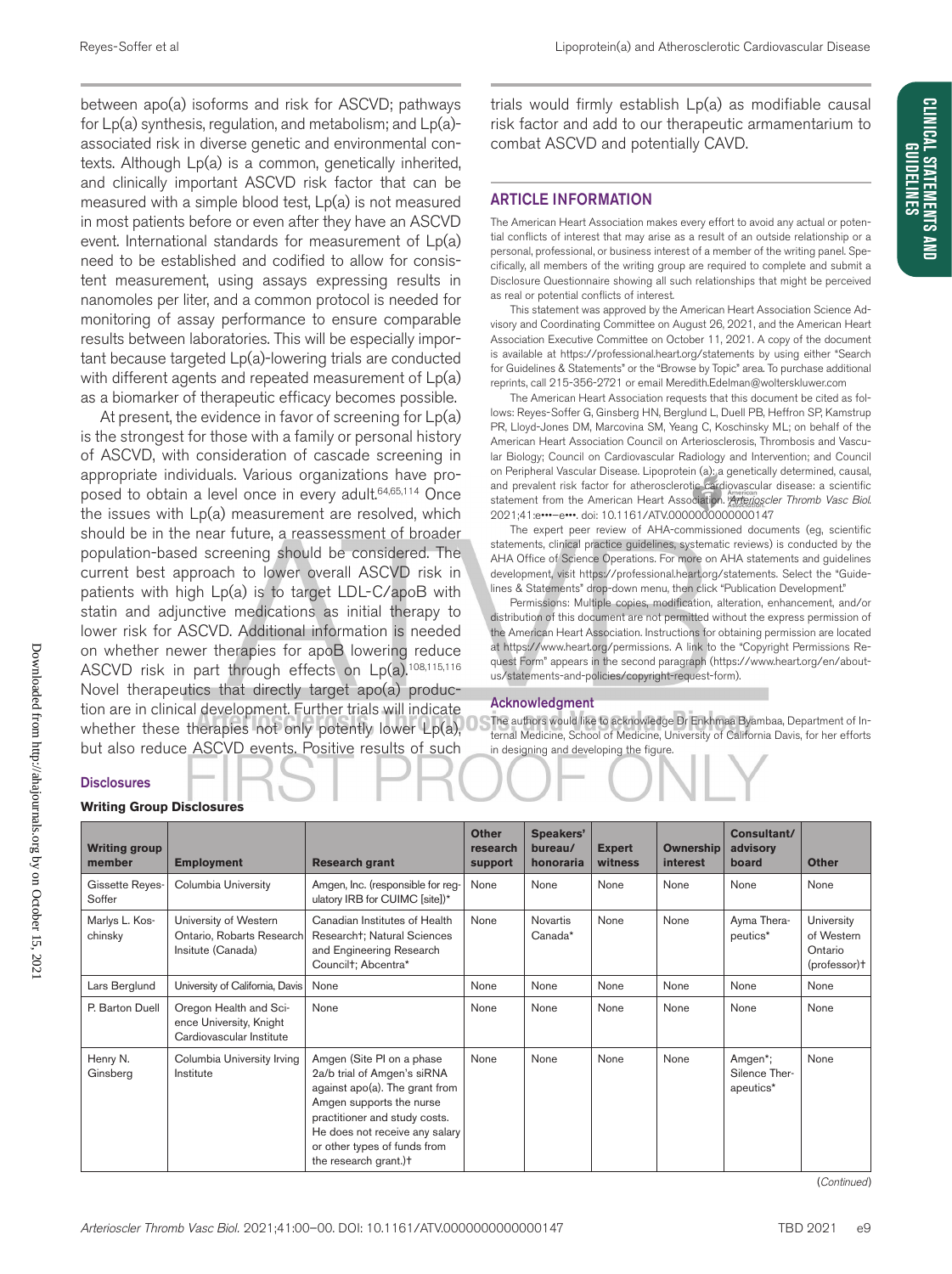#### **Writing Group Disclosures Continued**

| <b>Writing group</b><br>member | <b>Employment</b>                                                                | <b>Research grant</b> | <b>Other</b><br>research<br>support | Speakers'<br>bureau/<br>honoraria | <b>Expert</b><br>witness | <b>Ownership</b><br><b>interest</b> | Consultant/<br>advisory<br>board              | <b>Other</b> |
|--------------------------------|----------------------------------------------------------------------------------|-----------------------|-------------------------------------|-----------------------------------|--------------------------|-------------------------------------|-----------------------------------------------|--------------|
| Sean P. Heffron                | New York University<br>School of Medicine                                        | None                  | None                                | None                              | None                     | None                                | None                                          | None         |
| Pia R. Kamstrup                | Herlev and Gentofte Hos-<br>pital, Copenhagen Univer-<br>sity Hospital (Denmark) | None                  | None                                | None                              | None                     | None                                | None                                          | None         |
| Donald M.<br>Lloyd-Jones       | Northwestern University,<br>Feinberg School of<br>Medicine                       | None                  | None                                | None                              | None                     | None                                | None                                          | None         |
| Santica M.<br>Marcovina        | Medpace Reference<br>Laboratories                                                | None                  | None                                | Novartis*                         | None                     | None                                | Denka-<br>Seiken*;<br>Roche Diag-<br>nostics* | None         |
| Calvin Yeang                   | University of California<br>San Diego                                            | None                  | None                                | None                              | None                     | None                                | None                                          | None         |

This table represents the relationships of writing group members that may be perceived as actual or reasonably perceived conflicts of interest as reported on the Disclosure Questionnaire, which all members of the writing group are required to complete and submit. A relationship is considered to be "significant" if (a) the person receives \$10000 or more during any 12-month period, or 5% or more of the person's gross income; or (b) the person owns 5% or more of the voting stock or share of the entity or owns \$10000 or more of the fair market value of the entity. A relationship is considered to be "modest" if it is less than "significant" under the preceding definition.

\*Modest.

†Significant.



#### **Reviewer Disclosures**

| <b>Reviewer</b>    | <b>Employment</b>                                        | <b>Research grant</b>                                       | <b>Other research</b><br>support                             | <b>Speakers'</b><br>bureau/<br>honoraria | <b>Expert</b><br>witness | <b>Ownership</b><br>interest | Consultant/<br>advisory<br>board |
|--------------------|----------------------------------------------------------|-------------------------------------------------------------|--------------------------------------------------------------|------------------------------------------|--------------------------|------------------------------|----------------------------------|
| Shobha Ghosh       | <b>VCU</b> Medical<br>Center                             | None                                                        | None                                                         | None                                     | None                     | None                         | None                             |
| Florian Kronenberg | <b>Medical University</b><br>of Innsbruck (Aus-<br>tria) | None                                                        | None                                                         | Amgen*; Novar-<br>tis*                   | None                     | None                         | Kaneka*                          |
| Peter Libby        | Brigham and Wom-<br>en's Hospital                        | Novartis (IL-1 biology)<br>- nothing to do with<br>lipids)+ | NIH (Research on<br>erosion - nothing to<br>do with lipids)t | None                                     | None                     | None<br>ึงง                  | Novartis*;<br>Amgen*             |
| Neil J. Stone      | Northwestern Uni-<br>versity                             | None                                                        | None                                                         | None                                     | None                     | None                         | None                             |

This table represents the relationships of reviewers that may be perceived as actual or reasonably perceived conflicts of interest as reported on the Disclosure Questionnaire, which all reviewers are required to complete and submit. A relationship is considered to be "significant" if (a) the person receives \$10000 or more during any 12-month period, or 5% or more of the person's gross income; or (b) the person owns 5% or more of the voting stock or share of the entity, or owns \$10000 or more of the fair market value of the entity. A relationship is considered to be "modest" if it is less than "significant" under the preceding definition.

\*Modest. †Significant.

### REFERENCES

- 1. Xu J, Murphy SL, Kockanek KD, Arias E. Mortality in the United States, 2018. *NCHS Data Brief*. 2020;355:1–8.
- 2. Dhindsa DS, Sandesara PB, Shapiro MD, Wong ND. The evolving understanding and approach to residual cardiovascular risk management. *Front Cardiovasc Med.* 2020;7:88. doi: 10.3389/fcvm.2020.00088
- 3. Sniderman AD, Thanassoulis G, Glavinovic T, Navar AM, Pencina M, Catapano A, Ference BA. Apolipoprotein B particles and cardiovascular disease: a narrative review. *JAMA Cardiol.* 2019;4:1287–1295. doi: 10.1001/ jamacardio.2019.3780
- 4. Grundy SM, Stone NJ. Elevated apolipoprotein B as a risk-enhancing factor in 2018 cholesterol guidelines. *J Clin Lipidol.* 2019;13:356–359. doi: 10.1016/j.jacl.2019.05.009
- 5. Berg K. A new serum type system in man–the LP system. *Acta Pathol Microbiol Scand.* 1963;59:369–382. doi: 10.1111/j.1699-0463.1963.tb01808.x
- 6. Kostner KM, Kostner GM. Lipoprotein (a): a historical appraisal. *J Lipid Res.* 2017;58:1–14. doi: 10.1194/jlr.R071571
- 7. Erqou S, Kaptoge S, Perry PL, Di Angelantonio E, Thompson A, White IR, Marcovina SM, Collins R, Thompson SG, Danesh J; Emerging Risk Factors Collaboration. Lipoprotein(a) concentration and the risk of coronary heart disease, stroke, and nonvascular mortality. *JAMA*. 2009;302:412-423. doi: 10.1001/jama.2009.1063
- 8. Bennet A, Di Angelantonio E, Erqou S, Eiriksdottir G, Sigurdsson G, Woodward M, Rumley A, Lowe GD, Danesh J, Gudnason V. Lipoprotein(a) levels and risk of future coronary heart disease: large-scale prospective data. *Arch Intern Med.* 2008;168:598–608. doi: 10.1001/archinte.168.6.598
- 9. Clarke R, Peden JF, Hopewell JC, Kyriakou T, Goel A, Heath SC, Parish S, Barlera S, Franzosi MG, Rust S, et al; PROCARDIS Consortium. Genetic variants associated with Lp(a) lipoprotein level and coronary disease. *N Engl J Med.* 2009;361:2518–2528. doi: 10.1056/NEJMoa0902604
- 10. Afshar M, Kamstrup PR, Williams K, Sniderman AD, Nordestgaard BG, Thanassoulis G. Estimating the population impact of Lp(a) lowering on the incidence of myocardial infarction and aortic stenosis-brief report. *Arterioscler Thromb Vasc Biol.* 2016;36:2421–2423. doi: 10.1161/ ATVBAHA.116.308271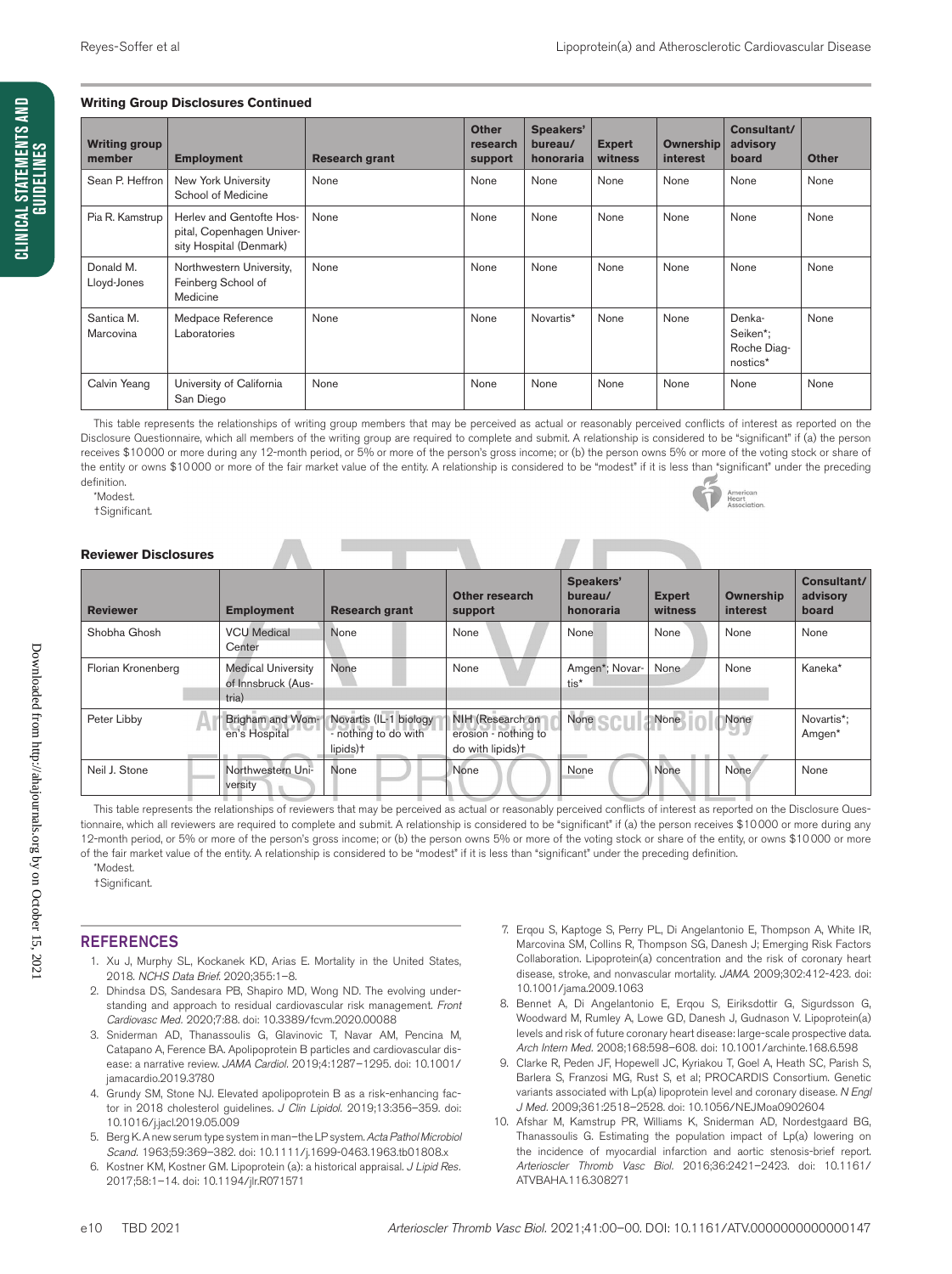CLINICAL STATEMENTS AND **GUIDELINES** 

- 11. Saleheen D, Haycock PC, Zhao W, Rasheed A, Taleb A, Imran A, Abbas S, Majeed F, Akhtar S, Qamar N, et al. Apolipoprotein(a) isoform size, lipoprotein(a) concentration, and coronary artery disease: a mendelian randomisation analysis. *Lancet Diabetes Endocrinol.* 2017;5:524–533. doi: 10.1016/S2213-8587(17)30088-8
- 12. Tsimikas S, Fazio S, Ferdinand KC, Ginsberg HN, Koschinsky ML, Marcovina SM, Moriarty PM, Rader DJ, Remaley AT, Reyes-Soffer G, et al. NHLBI Working Group recommendations to reduce lipoprotein(a)-mediated risk of cardiovascular disease and aortic stenosis. *J Am Coll Cardiol.* 2018;71:177–192. doi: 10.1016/j.jacc.2017.11.014
- 13. Tsimikas S, Fazio S, Viney NJ, Xia S, Witztum JL, Marcovina SM. Relationship of lipoprotein(a) molar concentrations and mass according to lipoprotein(a) thresholds and apolipoprotein(a) isoform size. *J Clin Lipidol.* 2018;12:1313–1323. doi: 10.1016/j.jacl.2018.07.003
- 14. Cegla J, Neely RDG, France M, Ferns G, Byrne CD, Halcox J, Datta D, Capps N, Shoulders C, Qureshi N, et al; HEART UK Medical, Scientific and Research Committee. HEART UK consensus statement on lipoprotein(a): a call to action. *Atherosclerosis.* 2019;291:62–70. doi: 10.1016/j.atherosclerosis.2019.10.011
- 15. Arnett DK, Blumenthal RS, Albert MA, Buroker AB, Goldberger ZD, Hahn EJ, Himmelfarb CD, Khera A, Lloyd-Jones D, McEvoy JW, et al. 2019 ACC/ AHA guideline on the primary prevention of cardiovascular disease: a report of the American College of Cardiology/American Heart Association Task Force on Clinical Practice Guidelines. *Circulation.* 2019;140:e596–e646. doi: 10.1161/CIR.0000000000000678
- 16. Kamstrup PR. Lipoprotein(a) and cardiovascular disease. *Clin Chem.* 2021;67:154–166. doi: 10.1093/clinchem/hvaa247
- 17. Berg K, Dahlén G, Frick MH. Lp(a) lipoprotein and pre-beta1-lipoprotein in patients with coronary heart disease. *Clin Genet.* 1974;6:230–235. doi: 10.1111/j.1399-0004.1974.tb00657.x
- 18. Marcovina SM, Albers JJ. Lipoprotein (a) measurements for clinical application. *J Lipid Res.* 2016;57:526–537. doi: 10.1194/jlr.R061648
- 19. Djurovic S, Berg K. Epidemiology of Lp(a) lipoprotein: its role in atherosclerotic/thrombotic disease. *Clin Genet.* 1997;52:281–292. doi: 10.1111/j.1399-0004.1997.tb04345.x
- 20. Seman LJ, DeLuca C, Jenner JL, Cupples LA, McNamara JR, Wilson PW, Castelli WP, Ordovas JM, Schaefer EJ. Lipoprotein(a)-cholesterol and coronary heart disease in the Framingham Heart Study. *Clin Chem.* 1999;45:1039–1046.
- 21. Bostom AG, Cupples LA, Jenner JL, Ordovas JM, Seman LJ, Wilson PW, Schaefer EJ, Castelli WP. Elevated plasma lipoprotein(a) and coronary heart disease in men aged 55 years and younger. A prospective study. *JAMA.* 1996;276:544–548. doi: 10.1001/jama.1996.03540070040028
- 22. Ridker PM, Hennekens CH, Stampfer MJ. A prospective study of lipoprotein(a) and the risk of myocardial infarction. *JAMA.* 1993;270:2195–2199.
- 23. Kamstrup PR, Tybjaerg-Hansen A, Steffensen R, Nordestgaard BG. Genetically elevated lipoprotein(a) and increased risk of myocardial infarction. *JAMA.* 2009;301:2331–2339. doi: 10.1001/jama.2009.801
- 24. Sandholzer C, Saha N, Kark JD, Rees A, Jaross W, Dieplinger H, Hoppichler F, Boerwinkle E, Utermann G. Apo(a) isoforms predict risk for coronary heart disease. A study in six populations. *Arterioscler Thromb.* 1992;12:1214– 1226. doi: 10.1161/01.atv.12.10.1214
- 25. Geethanjali FS, Luthra K, Lingenhel A, Kanagasaba-Pathy AS, Jacob J, Srivastava LM, Vasisht S, Kraft HG, Utermann G. Analysis of the apo(a) size polymorphism in Asian Indian populations: association with Lp(a) concentration and coronary heart disease. *Atherosclerosis.* 2003;169:121–130. doi: 10.1016/s0021-9150(03)00143-6
- 26. Albers JJ, Hazzard WR. Immunochemical quantification of human plasma Lp(a) lipoprotein. *Lipids.* 1974;9:15–26. doi: 10.1007/BF02533209
- 27. Eaton DL, Fless GM, Kohr WJ, McLean JW, Xu QT, Miller CG, Lawn RM, Scanu AM. Partial amino acid sequence of apolipoprotein(a) shows that it is homologous to plasminogen. *Proc Natl Acad Sci USA.* 1987;84:3224– 3228. doi: 10.1073/pnas.84.10.3224
- 28. McLean JW, Tomlinson JE, Kuang WJ, Eaton DL, Chen EY, Fless GM, Scanu AM, Lawn RM. cDNA sequence of human apolipoprotein(a) is homologous to plasminogen. *Nature.* 1987;330:132–137. doi: 10.1038/330132a0
- 29. Kostner KM, Maurer G, Huber K, Stefenelli T, Dieplinger H, Steyrer E, Kostner GM. Urinary excretion of apo(a) fragments. Role in apo(a) catabolism. *Arterioscler Thromb Vasc Biol.* 1996;16:905–911. doi: 10.1161/01.atv.16.8.905
- 30. Fortunato JE, Bassiouny HS, Song RH, Kocharian H, Glagov S, Edelstein C, Scanu AM. Apolipoprotein (a) fragments in relation to human carotid plaque instability. *J Vasc Surg.* 2000;32:555–563. doi: 10.1067/mva.2000.107757
- 31. Mooser V, Marcovina SM, White AL, Hobbs HH. Kringle-containing fragments of apolipoprotein(a) circulate in human plasma and are excreted into the urine. *J Clin Invest.* 1996;98:2414–2424. doi: 10.1172/JCI119055
- 32. Mooser V, Seabra MC, Abedin M, Landschulz KT, Marcovina S, Hobbs HH. Apolipoprotein(a) kringle 4-containing fragments in human urine. Relationship to plasma levels of lipoprotein(a). *J Clin Invest.* 1996;97:858–864. doi: 10.1172/JCI118487
- 33. Gries A, Nimpf J, Nimpf M, Wurm H, Kostner GM. Free and Apo B-associated Lpa-specific protein in human serum. *Clin Chim Acta.* 1987;164:93– 100. doi: 10.1016/0009-8981(87)90110-0
- 34. Schmidt K, Noureen A, Kronenberg F, Utermann G. Structure, function, and genetics of lipoprotein (a). *J Lipid Res.* 2016;57:1339–1359. doi: 10.1194/jlr.R067314
- 35. Mack S, Coassin S, Rueedi R, Yousri NA, Seppälä I, Gieger C, Schönherr S, Forer L, Erhart G, Marques-Vidal P, et al; KORA-Study Group. A genomewide association meta-analysis on lipoprotein (a) concentrations adjusted for apolipoprotein (a) isoforms. *J Lipid Res.* 2017;58:1834–1844. doi: 10.1194/jlr.M076232
- 36. Hoekstra M, Chen HY, Rong J, Dufresne L, Yao J, Guo X, Tsai MY, Tsimikas S, Post WS, Vasan RS, et al. Genome-wide association study highlights *APOH* as a novel locus for lipoprotein(a) levels—brief report. *Arterioscler Thromb Vasc Biol.* 2021;41:458–464. doi: 10.1161/ATVBAHA.120.314965
- 37. Köchl S, Fresser F, Lobentanz E, Baier G, Utermann G. Novel interaction of apolipoprotein(a) with beta-2 glycoprotein I mediated by the kringle IV domain. *Blood.* 1997;90:1482–1489.
- 38. Nimpf J, Wurm H, Kostner GM. Interaction of beta 2-glycoprotein-I with human blood platelets: influence upon the ADP-induced aggregation. *Thromb Haemost.* 1985;54:397–401.
- 39. Enkhmaa B, Anuurad E, Berglund L. Lipoprotein (a): impact by ethnicity and environmental and medical conditions. *J Lipid Res.* 2016;57:1111–1125. doi: 10.1194/jlr.R051904
- 40. Marcovina SM, Viney NJ, Hughes SG, Xia S, Witztum JL, Tsimikas S. Temporal variability in lipoprotein(a) levels in patients enrolled in the placebo arms of IONIS-APO(a)<sub>Rx</sub> and IONIS-APO(a)- $L_{R_x}$  antisense oligonucleotide clinical trials. *J Clin Lipidol*. 2018;12:122–129 e2.
- 41. Enkhmaa B, Anuurad E, Zhang W, Kim K, Berglund L. Heritability of apolipoprotein (a) traits in two-generational African-American and Caucasian families. *J Lipid Res.* 2019;60:1603–1609. doi: 10.1194/jlr.P091249
- 42. Marcovina SM, Albers JJ, Wijsman E, Zhang Z, Chapman NH, Kennedy H. Differences in Lp[a] concentrations and apo[a] polymorphs between black and white Americans. *J Lipid Res.* 1996;37:2569–2585.
- 43. Lee SR, Prasad A, Choi YS, Xing C, Clopton P, Witztum JL, Tsimikas S. LPA gene, ethnicity, and cardiovascular events. *Circulation.* 2017;135:251–263. doi: 10.1161/CIRCULATIONAHA.116.024611
- 44. Schachtl-Riess JF, Kheirkhah A, Grüneis R, Di Maio S, Schoenherr S, Streiter G, Losso JL, Paulweber B, Eckardt KU, Köttgen A, et al; GCKD Investigators. Frequent LPA KIV-2 variants lower lipoprotein(a) concentrations and protect against coronary artery disease. *J Am Coll Cardiol.* 2021;78:437–449. doi: 10.1016/j.jacc.2021.05.037
- 45. Mehta A, Virani SS, Ayers CR, Sun W, Hoogeveen RC, Rohatgi A, Berry JD, Joshi PH, Ballantyne CM, Khera A. Lipoprotein(a) and family history predict cardiovascular disease risk. *J Am Coll Cardiol.* 2020;76:781–793. doi: 10.1016/j.jacc.2020.06.040
- 46. Virani SS, Brautbar A, Davis BC, Nambi V, Hoogeveen RC, Sharrett AR, Coresh J, Mosley TH, Morrisett JD, Catellier DJ, et al. Associations between lipoprotein(a) levels and cardiovascular outcomes in black and white subjects: the Atherosclerosis Risk in Communities (ARIC) Study. *Circulation.* 2012;125:241–249. doi: 10.1161/CIRCULATIONAHA.111.045120
- 47. Steffen BT, Thanassoulis G, Duprez D, Stein JH, Karger AB, Tattersall MC, Kaufman JD, Guan W, Tsai MY. Race-based differences in lipoprotein(a) associated risk of carotid atherosclerosis. *Arterioscler Thromb Vasc Biol.* 2019;39:523–529. doi: 10.1161/ATVBAHA.118.312267
- 48. Makshood M, Joshi PH, Kanaya AM, Ayers C, Budoff M, Tsai MY, Blaha M, Michos ED, Post WS. Lipoprotein (a) and aortic valve calcium in South Asians compared to other race/ethnic groups. *Atherosclerosis.* 2020;313:14–19. doi: 10.1016/j.atherosclerosis.2020.09.010
- 49. Borrelli MJ, Youssef A, Boffa MB, Koschinsky ML. New frontiers in Lp(a)-targeted therapies. *Trends Pharmacol Sci.* 2019;40:212–225. doi: 10.1016/j.tips.2019.01.004
- 50. Koschinsky ML, Marcovina SM. Structure-function relationships in apolipoprotein(a): insights into lipoprotein(a) assembly and pathogenicity. *Curr Opin Lipidol.* 2004;15:167–174. doi: 10.1097/00041433- 200404000-00009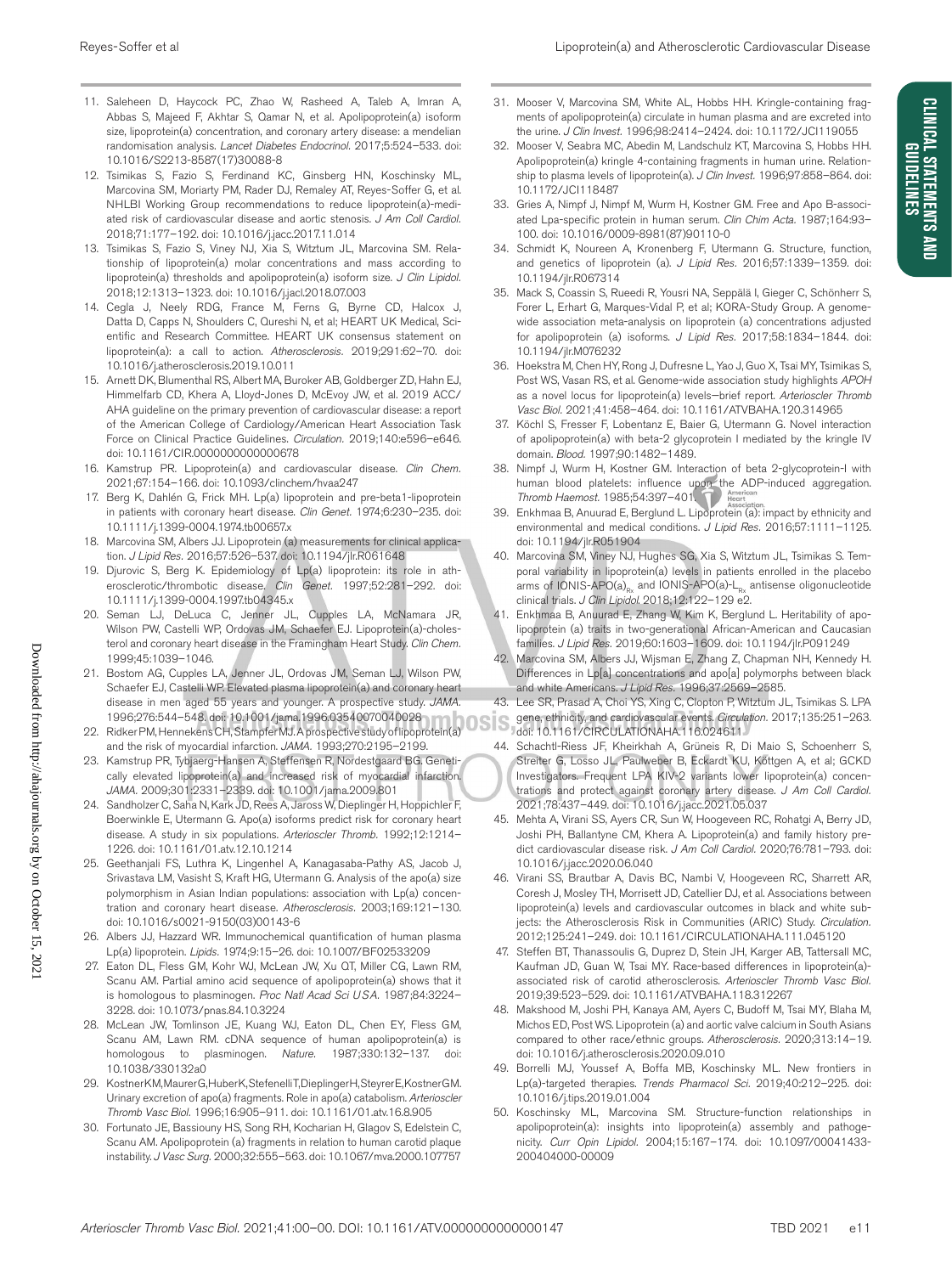- 51. Becker L, Nesheim ME, Koschinsky ML. Catalysis of covalent Lp(a) assembly: evidence for an extracellular enzyme activity that enhances disulfide bond formation. *Biochemistry.* 2006;45:9919–9928. doi: 10.1021/bi060283t
- 52. Reyes-Soffer G, Ginsberg HN, Ramakrishnan R. The metabolism of lipoprotein (a): an ever-evolving story. *J Lipid Res.* 2017;58:1756–1764. doi: 10.1194/jlr.R077693
- 53. Hoover-Plow J, Huang M. Lipoprotein(a) metabolism: potential sites for therapeutic targets. *Metabolism.* 2013;62:479–491. doi: 10.1016/ j.metabol.2012.07.024
- 54. McCormick SPA, Schneider WJ. Lipoprotein(a) catabolism: a case of multiple receptors. *Pathology.* 2019;51:155–164. doi: 10.1016/ j.pathol.2018.11.003
- 55. Vuorio A, Watts GF, Schneider WJ, Tsimikas S, Kovanen PT. Familial hypercholesterolemia and elevated lipoprotein(a): double heritable risk and new therapeutic opportunities. *J Intern Med.* 2020;287:2–18. doi: 10.1111/joim.12981
- 56. Rader DJ, Mann WA, Cain W, Kraft HG, Usher D, Zech LA, Hoeg JM, Davignon J, Lupien P, Grossman M. The low density lipoprotein receptor is not required for normal catabolism of Lp(a) in humans. *J Clin Invest.* 1995;95:1403–1408. doi: 10.1172/JCI117794
- 57. Sharma M, Redpath GM, Williams MJ, McCormick SP. Recycling of Apolipoprotein(a) after PlgRKT-mediated endocytosis of lipoprotein(a). *Circ Res.* 2017;120:1091–1102. doi: 10.1161/CIRCRESAHA.116.310272
- 58. Croyal M, Blanchard V, Ouguerram K, Chétiveaux M, Cabioch L, Moyon T, Billon-Crossouard S, Aguesse A, Bernardeau K, Le May C, et al. VLDL (very-low-density lipoprotein)-apo E (apolipoprotein E) may influence Lp(a) (lipoprotein [a]) synthesis or assembly. *Arterioscler Thromb Vasc Biol.* 2020;40:819–829. doi: 10.1161/ATVBAHA.119.313877
- 59. Capoulade R, Torzewski M, Mayr M, Chan KL, Mathieu P, Bossé Y, Dumesnil JG, Tam J, Teo KK, Burnap SA, et al. ApoCIII-Lp(a) complexes in conjunction with Lp(a)-OxPL predict rapid progression of aortic stenosis. *Heart.* 2020;106:738–745. doi: 10.1136/heartjnl-2019-315840
- 60. Marcovina SM, Albers JJ, Gabel B, Koschinsky ML, Gaur VP. Effect of the number of apolipoprotein(a) kringle 4 domains on immunochemical measurements of lipoprotein(a). *Clin Chem.* 1995;41:246–255.
- 61. Albers JJ, Adolphson JL, Hazzard WR. Radioimmunoassay of human plasma Lp(a) lipoprotein. *J Lipid Res.* 1977;18:331–338.
- 62. Marcovina SM, Koschinsky ML, Albers JJ, Skarlatos S. Report of the National Heart, Lung, and Blood Institute workshop on lipoprotein(a) and cardiovascular disease: recent advances and future directions. *Clin Chem.* 2003;49:1785–1796. doi: 10.1373/clinchem.2003.023689
- 63. Raygor V, Khera A. New recommendations and revised concepts in recent guidelines on the management of dyslipidemias to prevent cardiovascular disease: the 2018 ACC/AHA and 2019 ESC/EAS Guidelines. *Curr Cardiol Rep.* 2020;22:87. doi: 10.1007/s11886-020-01331-z
- 64. Mach F, Baigent C, Catapano AL, Koskinas KC, Casula M, Badimon L, Chapman MJ, De Backer GG, Delgado V, et al; ESC Scientific Document Group. 2019 ESC/EAS Guidelines for the management of dyslipidaemias: lipid modification to reduce cardiovascular risk. *Eur Heart J.* 2020;41:111– 188. doi: 10.1093/eurheartj/ehz455
- 65. Wilson DP, Jacobson TA, Jones PH, Koschinsky ML, McNeal CJ, Nordestgaard BG, Orringer CE. Use of lipoprotein(a) in clinical practice: a biomarker whose time has come. A scientific statement from the National Lipid Association. *J Clin Lipidol.* 2019;13:374–392. doi: 10.1016/j.jacl.2019.04.010
- 66. Marcovina SM, Clouet-Foraison N, Koschinsky ML, Lowenthal MS, Orquillas A, Boffa MB, Hoofnagle AN, Vaisar T. Development of an LC-MS/ MS proposed candidate reference method for the standardization of analytical methods to measure lipoprotein(a). *Clin Chem.* 2021;67:490–499. doi: 10.1093/clinchem/hvaa324
- 67. Yeang C, Witztum JL, Tsimikas S. Novel method for quantification of lipoprotein(a)-cholesterol: implications for improving accuracy of LDL-C measurements. *J Lipid Res.* 2021;62:100053. doi: 10.1016/j.jlr.2021.100053
- 68. Johannesen CDL, Mortensen MB, Langsted A, Nordestgaard BG. Apolipoprotein B and non-HDL cholesterol better reflect residual risk than LDL cholesterol in statin-treated patients. *J Am Coll Cardiol.* 2021;77:1439– 1450. doi: 10.1016/j.jacc.2021.01.027
- 69. Patel AP, Wang M, Pirruccello JP, Ellinor PT, Ng K, Kathiresan S, Khera AV. Lp(a) (lipoprotein[a]) concentrations and incident atherosclerotic cardiovascular disease: new insights from a large national biobank. *Arterioscler Thromb Vasc Biol.* 2021;41:465–474. doi: 10.1161/ATVBAHA.120.315291
- 70. Thanassoulis G, Campbell CY, Owens DS, Smith JG, Smith AV, Peloso GM, Kerr KF, Pechlivanis S, Budoff MJ, Harris TB, et al; CHARGE Extracoronary Calcium Working Group. Genetic associations with valvular calcification and aortic stenosis. *N Engl J Med.* 2013;368:503–512. doi: 10.1056/NEJMoa1109034
- 71. Kamstrup PR, Tybjærg-Hansen A, Nordestgaard BG. Elevated lipoprotein(a) and risk of aortic valve stenosis in the general population. *J Am Coll Cardiol.* 2014;63:470–477. doi: 10.1016/j.jacc.2013.09.038
- 72. Arsenault BJ, Boekholdt SM, Dubé MP, Rhéaume E, Wareham NJ, Khaw KT, Sandhu MS, Tardif JC. Lipoprotein(a) levels, genotype, and incident aortic valve stenosis: a prospective Mendelian randomization study and replication in a case-control cohort. *Circ Cardiovasc Genet.* 2014;7:304–310. doi: 10.1161/CIRCGENETICS.113.000400
- 73. Capoulade R, Chan KL, Yeang C, Mathieu P, Bossé Y, Dumesnil JG, Tam JW, Teo KK, Mahmut A, Yang X, et al. Oxidized phospholipids, lipoprotein(a), and progression of calcific aortic valve stenosis. *J Am Coll Cardiol.* 2015;66:1236–1246. doi: 10.1016/j.jacc.2015.07.020
- 74. Langsted A, Nordestgaard BG, Kamstrup PR. Elevated lipoprotein(a) and risk of ischemic stroke. *J Am Coll Cardiol.* 2019;74:54–66. doi: 10.1016/j.jacc.2019.03.524
- 75. Gurdasani D, Sjouke B, Tsimikas S, Hovingh GK, Luben RN, Wainwright NW, Pomilla C, Wareham NJ, Khaw KT, Boekholdt SM, et al. Lipoprotein(a) and risk of coronary, cerebrovascular, and peripheral artery disease: the EPIC-Norfolk prospective population study. *Arterioscler Thromb Vasc Biol.* 2012;32:3058–3065. doi: 10.1161/ATVBAHA.112.255521
- 76. Emdin CA, Khera AV, Natarajan P, Klarin D, Won HH, Peloso GM, Stitziel NO, Nomura A, Zekavat SM, Bick AG, et al; CHARGE–Heart Failure Consortium; CARDIoGRAM Exome Consortium. Phenotypic characterization of genetically lowered human lipoprotein(a) levels. *J Am Coll Cardiol.* 2016;68:2761– 2772. doi: 10.1016/j.jacc.2016.10.033
- 77. Volpato S, Vigna GB, McDermott MM, Cavalieri M, Maraldi C, Lauretani F, Bandinelli S, Zuliani G, Guralnik JM, et al. Lipoprotein(a), inflammation, and peripheral arterial disease in a community-based sample of older men and women (the InCHIANTI study). *Am J Cardiol.* 2010;105:1825–1830. doi: 10.1016/j.amjcard.2010.01.370
- 78. Helgadottir A, Gretarsdottir S, Thorleifsson G, Holm H, Patel RS, Gudnason T, Jones GT, van Rij AM, Eapen DJ, Baas AF, et al. Apolipoprotein(a) genetic sequence variants associated with systemic atherosclerosis and coronary atherosclerotic burden but not with venous thromboembolism. *J Am Coll Cardiol.* 2012;60:722–729. doi: 10.1016/j.jacc.2012.01.078
- 79. Langsted A, Kamstrup PR, Nordestgaard BG. High lipoprotein(a) and high risk of mortality. *Eur Heart J.* 2019;40:2760–2770. doi: 10.1093/eurheartj/ehy902
- 80. Paré G, Çaku A, McQueen M, Anand SS, Enas E, Clarke R, Boffa MB, Koschinsky M, Wang X, Yusuf S; INTERHEART Investigators. Lipoprotein(a) levels and the risk of myocardial infarction among 7 ethnic groups. *Circulation.* 2019;139:1472–1482. doi: 10.1161/CIRCULATIONAHA.118.034311
- 81. Grundy SM, Stone NJ, Bailey AL, Beam C, Birtcher KK, Blumenthal RS, Braun LT, de Ferranti S, Faiella-Tommasino J, Forman DE, et al. 2018 AHA/ ACC/AACVPR/AAPA/ABC/ACPM/ADA/AGS/APhA/ASPC/NLA/ PCNA Guideline on the management of blood cholesterol: a report of the American College of Cardiology/American Heart Association Task Force on Clinical Practice Guidelines. *Circulation.* 2019;139:e1082–e1143. doi: 10.1161/CIR.0000000000000625
- 82. Lloyd-Jones DM, Braun LT, Ndumele CE, Smith SC Jr, Sperling LS, Virani SS, Blumenthal RS. Use of risk assessment tools to guide decision-making in the primary prevention of atherosclerotic cardiovascular disease: a special report from the American Heart Association and American College of Cardiology. *Circulation.* 2019;139:e1162–e1177. doi: 10.1161/CIR.0000000000000638
- 83. Nielsen LB. Atherogenecity of lipoprotein(a) and oxidized low density lipoprotein: insight from in vivo studies of arterial wall influx, degradation and efflux. *Atherosclerosis.* 1999;143:229–243. doi: 10.1016/s0021-9150(99)00064-7
- 84. Binder CJ, Papac-Milicevic N, Witztum JL. Innate sensing of oxidation-specific epitopes in health and disease. *Nat Rev Immunol.* 2016;16:485–497. doi: 10.1038/nri.2016.63
- 85. van der Valk FM, Bekkering S, Kroon J, Yeang C, Van den Bossche J, van Buul JD, Ravandi A, Nederveen AJ, Verberne HJ, Scipione C, et al. Oxidized phospholipids on lipoprotein(a) elicit arterial wall inflammation and an inflammatory monocyte response in humans. *Circulation.* 2016;134:611– 624. doi: 10.1161/CIRCULATIONAHA.116.020838
- 86. Boonmark NW, Lou XJ, Yang ZJ, Schwartz K, Zhang JL, Rubin EM, Lawn RM. Modification of apolipoprotein(a) lysine binding site reduces atherosclerosis in transgenic mice. *J Clin Invest.* 1997;100:558–564. doi: 10.1172/JCI119565
- 87. Hughes SD, Lou XJ, Ighani S, Verstuyft J, Grainger DJ, Lawn RM, Rubin EM. Lipoprotein(a) vascular accumulation in mice. In vivo analysis of the role of lysine binding sites using recombinant adenovirus. *J Clin Invest.* 1997;100:1493–1500. doi: 10.1172/JCI119671

Downloaded from http://ahajournals.org by on October 15, 2021

Downloaded from http://ahajournals.org by on October 15, 202